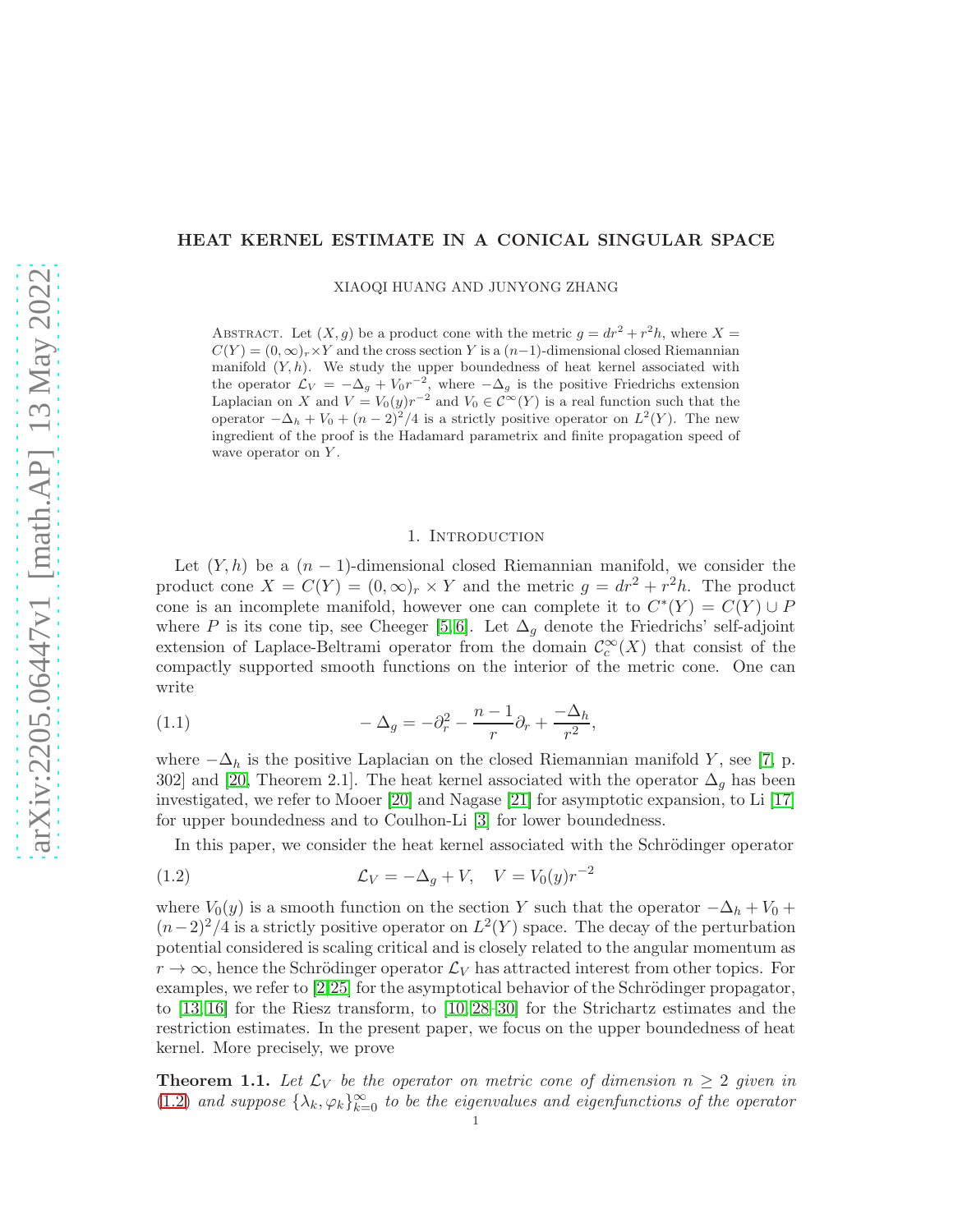<span id="page-1-3"></span> $-\Delta_h + V_0(y) + (n-2)^2/4$ , which satisfies

(1.3) 
$$
\begin{cases} \left(-\Delta_h + V_0(y) + (n-2)^2/4\right)\varphi_k(y) = \lambda_k \varphi_k(y), \\ \int_Y |\varphi_k(y)|^2 dy = 1. \end{cases}
$$

and the eigenvalues  $\{\lambda_k\}_{k=0}^{\infty}$  enumerated such that

$$
(1.4) \t\t\t 0 < \lambda_0 \leq \lambda_1 \leq \cdots
$$

repeating each eigenvalue as many times as its multiplicity. Then, for  $t > 0$  and  $(r, y), (s, y') \in X$ , the heat kernel can been written as

<span id="page-1-1"></span>(1.5) 
$$
e^{-t\mathcal{L}_V}(r, y; s, y') = \frac{e^{-\frac{r^2+s^2}{4t}}}{2t}(rs)^{-\frac{n-2}{2}} \sum_{k \in \mathbb{N}} \varphi_k(y) \overline{\varphi_k(y')} I_{\mu_k}(\frac{rs}{2t}),
$$

where  $\mu_k = \sqrt{\lambda_k}$  and  $I_\mu$  is the modified Bessel function of the first kind of order  $\mu$ . Furthermore, there exist positive constants  $c$  and  $C$  such that

<span id="page-1-0"></span>
$$
(1.6) \qquad \qquad \left| e^{-t\mathcal{L}_V}(r,y;s,y') \right| \le C \Big[ \min\left\{ 1, \left( \frac{rs}{2t} \right) \right\} \Big]^{-\sigma} t^{-\frac{n}{2}} e^{-\frac{d^2((r,y),(s,y'))}{ct}},
$$

where  $\sigma = \frac{n-2}{2} - \mu_0$ . Here  $d((r, y), (s, y'))$  is the distance between two points  $(r, y), (s, y') \in$ X

<span id="page-1-2"></span>(1.7) 
$$
d((r, y), (s, y')) = \begin{cases} \sqrt{r^2 + s^2 - 2rs \cos(d_h(y, y'))}, & d_h(y, y') \leq \pi; \\ r + s, & d_h(y, y') \geq \pi, \end{cases}
$$

and  $d_h$  is the distance on the section Y.

**Remark 1.1.** From [\(1.6\)](#page-1-0), the square root of the smallest eigenvalue  $\lambda_0$  plays a nontrivial role. In particular, when  $Y = \mathbb{S}^{n-1}$  and  $V_0(y) = a$  with  $a \ge -(n-2)^2/4$ , then

$$
\sigma = \frac{n-2}{2} - \sqrt{\frac{(n-2)^2}{4} + a},
$$

which is positive when  $-(n-2)^2/4 \le a < 0$  while is nonpositive when  $a \ge 0$ . Hence if  $-(n-2)^{2}/4 \leq a < 0$ , then

$$
\left[\min\left\{1,\left(\frac{rs}{2t}\right)\right\}\right]^{-\sigma} \le C\left[\min\left\{\frac{r}{\sqrt{t}},1\right\}\right]^{-\sigma} \left[\min\left\{\frac{s}{\sqrt{t}},1\right\}\right]^{-\sigma}
$$

together with [\(1.6\)](#page-1-0) shows

$$
\left|e^{-t(-\Delta+a|z|^{-2})}(z,z')\right| \le C\Big[\min\Big\{\frac{|z|}{\sqrt{t}},1\Big\}\Big]^{-\sigma}\Big[\min\Big\{\frac{|z'|}{\sqrt{t}},1\Big\}\Big]^{-\sigma}t^{-\frac{n}{2}}e^{-\frac{|z-z'|}{ct}},
$$

which consists with the results of Liskevich-Sobol [\[18\]](#page-15-9) and Milman-Semenov [\[19\]](#page-15-10).

**Remark 1.2.** The proof is based on the Hadamard parametrix and finite propagation speed of wave operator on Y, which is a bit different from  $\left[17\right]$  due to the perturbation of the potential V. In  $\left[17\right]$ , Li used a theorem of Grigor'yan  $\left[11,$  Theorem 1.1] which claims that if the heat kernel  $H(t,r,y;s,y')$  on Remannian manifolds satisfies on-diagonal bounds

$$
H(t,r,y;r,y) \lesssim t^{-\frac{n}{2}}, \quad H(t,s,y';s,y') \lesssim t^{-\frac{n}{2}},
$$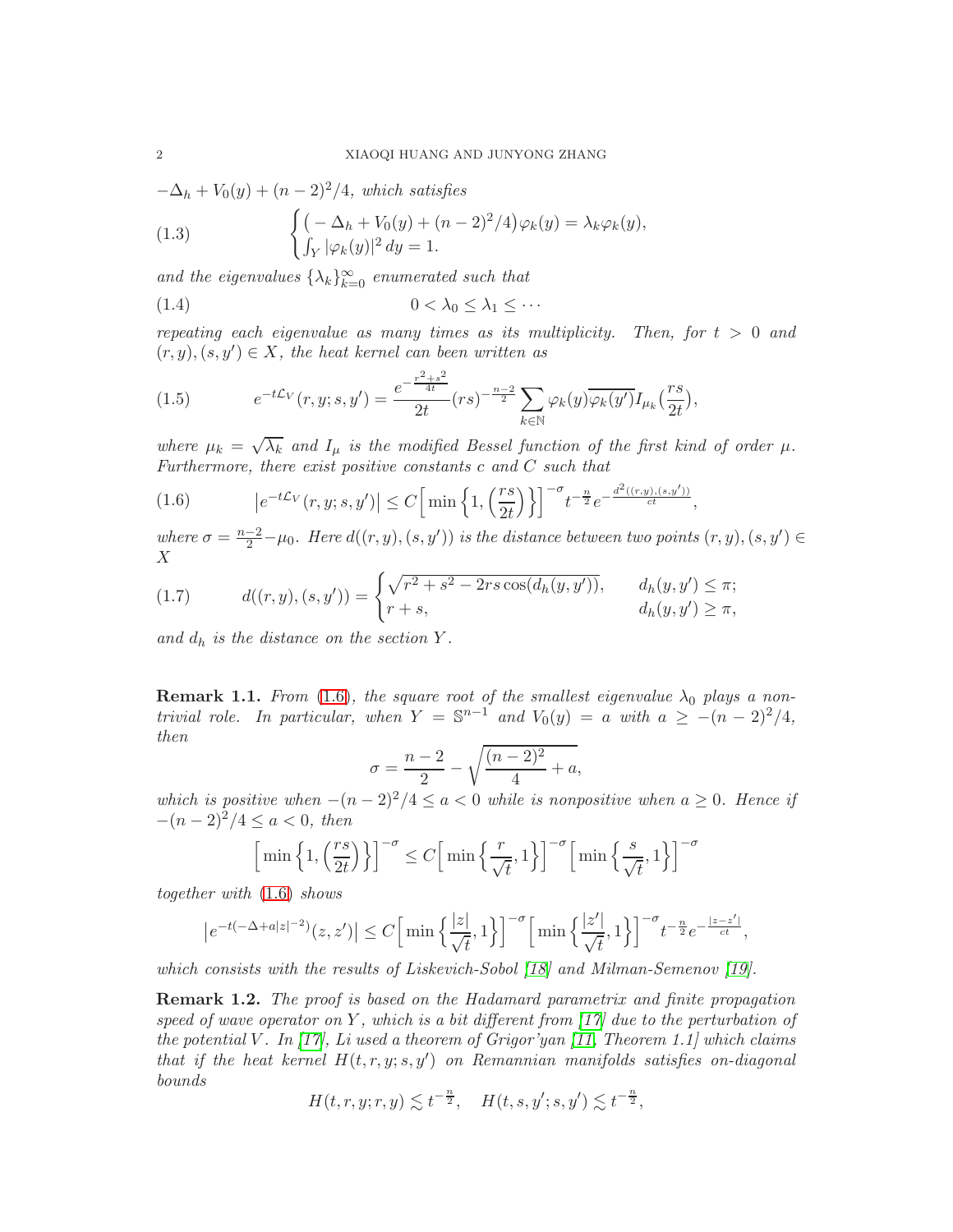<span id="page-2-0"></span>then we have

$$
H(t,r,y;s,y')\lesssim t^{-\frac{n}{2}}\exp\Big(-\frac{d(r,y;s,y')^2}{ct}\Big).
$$

However, we do not know whether the analogs hold or not for the Laplacian with the perturbation of Hardy type potential. Therefore, we have to use a different argument instead.

Remark 1.3. As an application of the estimate [\(1.6\)](#page-1-0) of the heat kernel, one can use the argument of  $\lceil 14 \rceil$  and the Hardy inequality in  $\lceil 2 \rceil$  to establish the Littlewood-Paley theory, Sobolev embedding associated with the operator  $\mathcal{L}_V$ . For example, we can prove the Mikhlin Multipliers estimates: Suppose  $m: [0,\infty) \to \mathbb{C}$  satisfies

(1.8) 
$$
|\partial^j m(\lambda)| \lesssim \lambda^{-j} \quad \text{for all} \quad j \ge 0
$$

Then  $m(\sqrt{\mathcal{L}_V})$  is a bounded operator on  $L^p(\mathbb{R}^n)$  provided that either

- $\mu_0 > (n-2)/2$  and  $1 < p < \infty$ , or
- $0 < \mu_0 \leq \frac{n-2}{2}$  and  $p_0 < p < p'_0 := \frac{n}{\sigma}$ .

Acknowledgement. The authors would like to thank Hongquan Li for his discussions and comments that improved the exposition. JZ acknowledges support from National Natural Science Foundation of China (12171031,11831004).

# 2. Construction of the heat kernel

In this section, in spirt of functional calculus in Cheeger-Taylor [\[7,](#page-15-2) [8\]](#page-15-13), we construct the heat kernel associated with the operator  $\mathcal{L}_V$ . Since the metric  $g = dr^2 + r^2 h(y, dy)$ , we write the operator  $\mathcal{L}_V$  in the coordinate  $(r, y)$ ,

(2.1) 
$$
\mathcal{L}_V = -\partial_r^2 - \frac{n-1}{r} \partial_r + \frac{1}{r^2} \big( -\Delta_h + V_0(y) \big).
$$

where  $\Delta_h$  is the Laplace-Beltrami operator on  $(Y, h)$ .

From classical spectral theory, the spectrum of  $-\Delta_h + V_0(y) + (n-2)^2/4$  is formed by a countable family of real eigenvalues  $\{\lambda_k\}_{k=0}^\infty$  enumerated such that

$$
(2.2) \t\t 0 < \lambda_0 \leq \lambda_1 \leq \cdots
$$

where we repeat each eigenvalue as many times as its multiplicity, and  $\lim_{k\to\infty}\lambda_k =$ +∞. Let  $\{\varphi_k(y)\}\$ be the eigenfunctions of  $-\tilde{\Delta}_h = -\Delta_h + V_0(y) + (n-2)^2/4$ , that is

(2.3) 
$$
\begin{cases} \left(-\Delta_h + V_0(y) + (n-2)^2/4\right)\varphi_k(y) = \lambda_k \varphi_k(y),\\ \int_Y |\varphi_k(y)|^2 dy = 1. \end{cases}
$$

Therefore, we obtain an orthogonal decomposition of the  $L^2(Y)$  in a sense that

$$
L^{2}(Y) = \bigoplus_{k \in \mathbb{N}} \mathcal{H}^{k}, \qquad \mathbb{N} = \{0, 1, 2, \cdots\}.
$$

where

$$
\mathcal{H}^k=\text{span}\{\varphi_k\}.
$$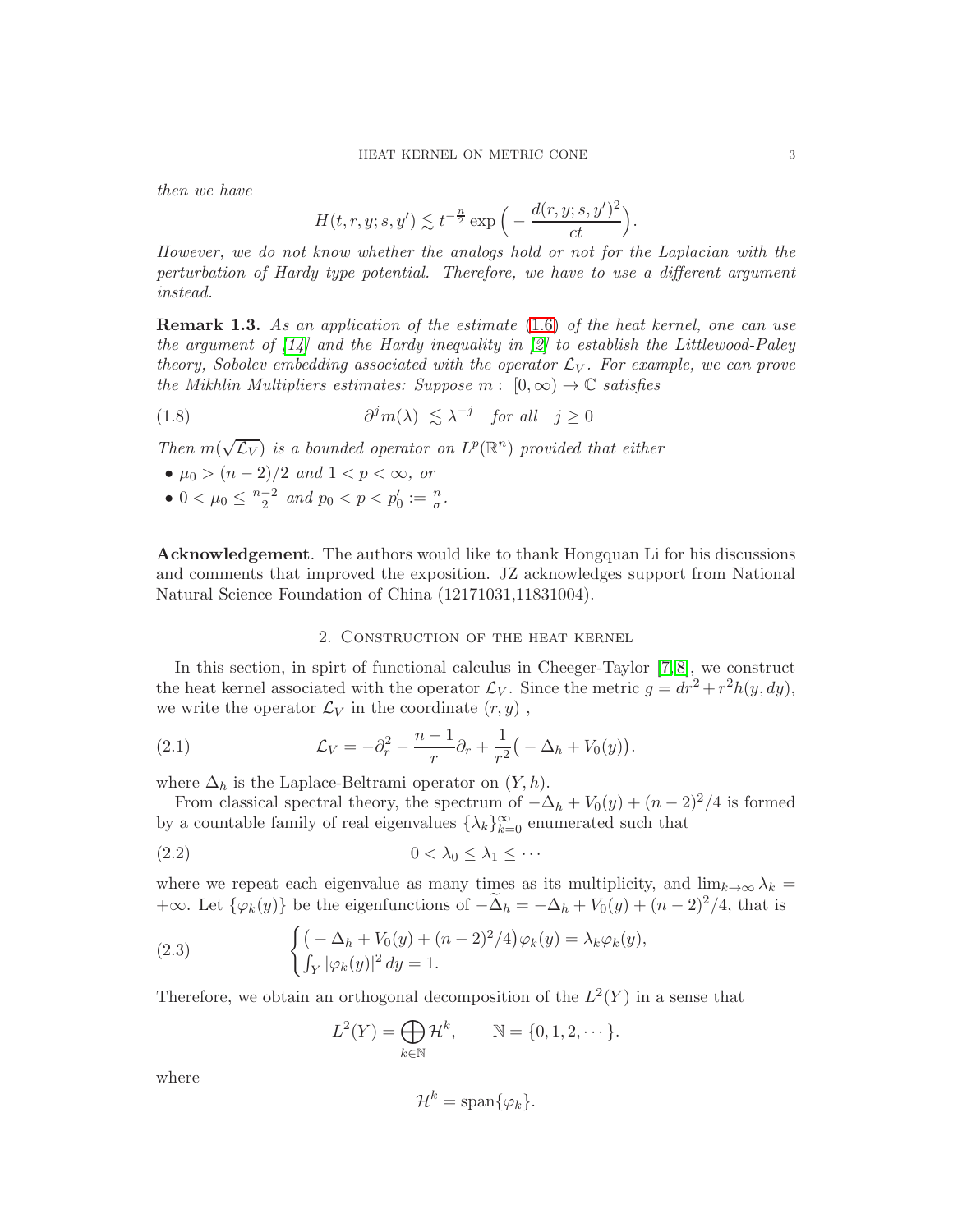<span id="page-3-0"></span>Define the orthogonal projection  $\pi_k$  of f onto  $\mathcal{H}^k$  by

(2.4) 
$$
\pi_k f = \int_Y f(r, y') H_k(y, y') dh, \qquad f \in L^2(X),
$$

where  $dh$  is the measure on Y under the metric  $h$  and the kernel

(2.5) 
$$
H_k(y, y') = \varphi_k(y)\overline{\varphi_k(y')},
$$

then

(2.6) 
$$
f(r,y) = \sum_{k \in \mathbb{N}} \pi_k f = \sum_{k \in \mathbb{N}} a_k(r) \varphi_k(y), \quad a_k(r) = \int_Y f(r,y') \overline{\varphi_k(y')} \, dh.
$$

Let  $\mu = \mu_k = \sqrt{\lambda_k}$ , for  $f \in L^2(X)$ , as [\[1,](#page-15-14) Page 523], we define the Hankel transform of order  $\mu$ 

(2.7) 
$$
(\mathcal{H}_{\mu}f)(\rho,y) = \int_0^{\infty} (r\rho)^{-\frac{n-2}{2}} J_{\mu}(r\rho) f(r,y) r^{n-1} dr,
$$

where the Bessel function of order  $\mu$  is given by

(2.8) 
$$
J_{\mu}(r) = \frac{(r/2)^{\mu}}{\Gamma(\mu + \frac{1}{2})\Gamma(1/2)} \int_{-1}^{1} e^{isr} (1 - s^{2})^{(2\mu - 1)/2} ds, \quad \mu > -1/2, r > 0,
$$

which satisfies the following equation

$$
r^{2} \frac{d^{2}}{dr^{2}} (J_{\mu}(r)) + r \frac{d}{dr} (J_{\mu}(r)) + (r^{2} - \mu^{2}) J_{\mu}(r) = 0.
$$

Following the  $[24, (8.45)$ ], for well-behaved functions  $F$ , we have by the functional calculus

(2.9) 
$$
F(\mathcal{L}_V)f(r,y) = \int_0^\infty \int_0^{2\pi} K(r,y,s,y')f(s,y') s^{n-1} ds dh(y')
$$

the kernel

$$
K(r, y, s, y') = (rs)^{-\frac{n-2}{2}} \sum_{k \in \mathbb{N}} \varphi_k(y) \overline{\varphi_k(y')} K_{\mu_k}(r, s) = (rs)^{-\frac{n-2}{2}} \sum_{k \in \mathbb{N}} H_k(y, y') K_{\mu_k}(r, s),
$$

and

(2.10) 
$$
K_{\mu_k}(r,s) = \int_0^\infty F(\rho^2) J_{\mu_k}(r\rho) J_{\mu_k}(s\rho) \rho d\rho.
$$

In particular,  $F(\rho^2) = e^{-t\rho^2}$ , by using the Weber's second exponential integral [\[26,](#page-16-6) Section 13.31  $(1)$ , we obtain

$$
(2.11) \quad K_{\mu_k}(r,s) = \int_0^\infty e^{-t\rho^2} J_{\mu_k}(r\rho) J_{\mu_k}(s\rho) \, \rho d\rho = (2t)^{-1} e^{-\frac{r^2+s^2}{4t}} I_\mu\left(\frac{rs}{2t}\right), \qquad t > 0.
$$

where  $I_{\mu}(x)$  is the modified Bessel function of the first kind in series version

$$
I_{\mu}(x) = \sum_{j=0}^{\infty} \frac{1}{j! \Gamma(\mu + j + 1)} (x/2)^{\mu + 2j},
$$

or in the integral representation

$$
I_{\mu}(x) = \frac{1}{\sqrt{\pi}\Gamma(\mu + \frac{1}{2})} \left(\frac{x}{2}\right)^{\mu} \int_{-1}^{1} e^{-x\tau} (1 - \tau^2)^{\mu - \frac{1}{2}} d\tau.
$$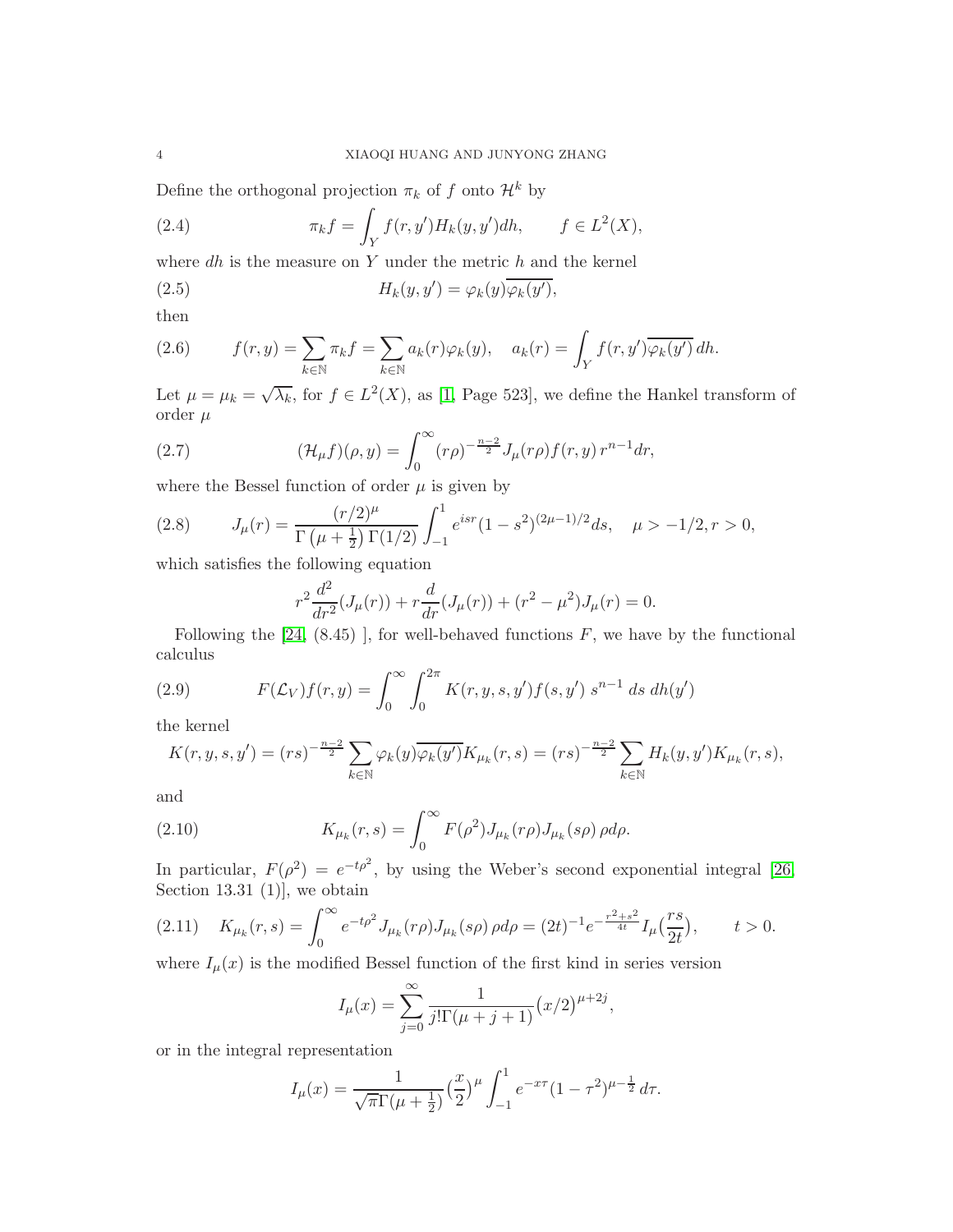Therefore we obtain [\(1.5\)](#page-1-1)

$$
e^{-t\mathcal{L}_V}(r, y; s, y') = (2t)^{-1} e^{-\frac{r^2 + s^2}{4t}}(rs)^{-\frac{n-2}{2}} \sum_{k \in \mathbb{N}} \varphi_k(y) \overline{\varphi_k(y')} I_{\mu_k}(\frac{rs}{2t}).
$$

### 3. The proof of the upper boundedness

In this section, we prove the upper boundedness [\(1.6\)](#page-1-0). To this end, by observing  $(1.7)$  and scaling  $(r, s)$ , it suffices to show

<span id="page-4-2"></span>
$$
\begin{aligned} \left| e^{-\frac{r^2+s^2}{4}}(rs)^{-\frac{n-2}{2}} \sum_{k\in\mathbb{N}} \varphi_k(y) \overline{\varphi_k(y')} I_{\mu_k}\left(\frac{rs}{2}\right) \right| \\ &\leq C \Big[ \min \Big\{ 1, \Big(\frac{rs}{2}\Big) \Big\} \Big]^{-\sigma} e^{-\frac{d^2((r,y),(s,y'))}{c}}, \end{aligned}
$$

which is the consequence of the following lemma

<span id="page-4-1"></span>**Lemma 3.1.** Let  $z = \frac{1}{2}rs$ ,  $\sigma = \frac{n-2}{2} - \mu_0$  and  $\delta = d_h(y, y')$ , then there exist constants C and N only depending on n such that

• either for 
$$
0 < z \leq 1
$$
,

<span id="page-4-3"></span>(3.2) 
$$
\left| z^{-\frac{n-2}{2}} \sum_{k \in \mathbb{N}} \varphi_k(y) \overline{\varphi_k(y')} I_{\mu_k}(z) \right| \leq C z^{-\sigma} \times \begin{cases} e^{z \cos \delta}, & 0 \leq \delta \leq \pi, \\ 1 & \pi \leq \delta, \end{cases}
$$

• or for 
$$
z \gtrsim 1
$$

<span id="page-4-0"></span>
$$
(3.3) \quad \left| z^{-\frac{n-2}{2}} \sum_{k \in \mathbb{N}} \varphi_k(y) \overline{\varphi_k(y')} I_{\mu_k}(z) \right| \leq C \times \begin{cases} e^{z \cos \delta} + z^N e^{z \cos(\frac{1}{2} \epsilon_0)}, & 0 \leq \delta \leq \frac{1}{2} \epsilon_0, \\ z^N e^{z \cos \delta}, & \frac{1}{2} \epsilon_0 \leq \delta \leq \pi, \\ e^{\frac{z}{2}}, & \pi \leq \delta, \end{cases}
$$

where  $\epsilon_0$  is the injective radius of the manifold Y with  $0 < \epsilon_0 \leq \pi$ .

**Remark 3.1.** If the injective radius  $\epsilon_0$  of the manifold Y is larger than  $\pi$ , we do not need to introduce the cutoff function  $\chi$  in the **Step 1** below, and we can follow the same argument to obtain, for  $z \gtrsim 1$ 

(3.4) 
$$
\left| z^{-\frac{n-2}{2}} \sum_{k \in \mathbb{N}} \varphi_k(y) \overline{\varphi_k(y')} I_{\mu_k}(z) \right| \leq C \times \begin{cases} e^{z \cos \delta}, & 0 \leq \delta \leq \pi, \\ e^{\frac{z}{2}} & \pi \leq \delta, \end{cases}
$$

which is better than  $(3.3)$ . Hence we omit this easier case in the following argument.

Now we assume Lemma [3.1](#page-4-1) to prove [\(3.1\)](#page-4-2). We divide into two cases  $z \leq 1$  and  $z \geq 1$ where  $z = \frac{rs}{2}$  $\frac{2^s}{2}$ . When  $z \leq 1$ , we recall the distance [\(1.7\)](#page-1-2) and put [\(3.2\)](#page-4-3) into the left hand side of [\(3.1\)](#page-4-2) to obtain

$$
(3.5) \qquad \left| e^{-\frac{r^2+s^2}{4}}(rs)^{-\frac{n-2}{2}} \sum_{k \in \mathbb{N}} \varphi_k(y) \overline{\varphi_k(y')} I_{\mu_k}\left(\frac{rs}{2}\right) \right| \le C \left(\frac{rs}{2}\right)^{-\sigma} e^{-\frac{d^2((r,y),(s,y'))}{c}}.
$$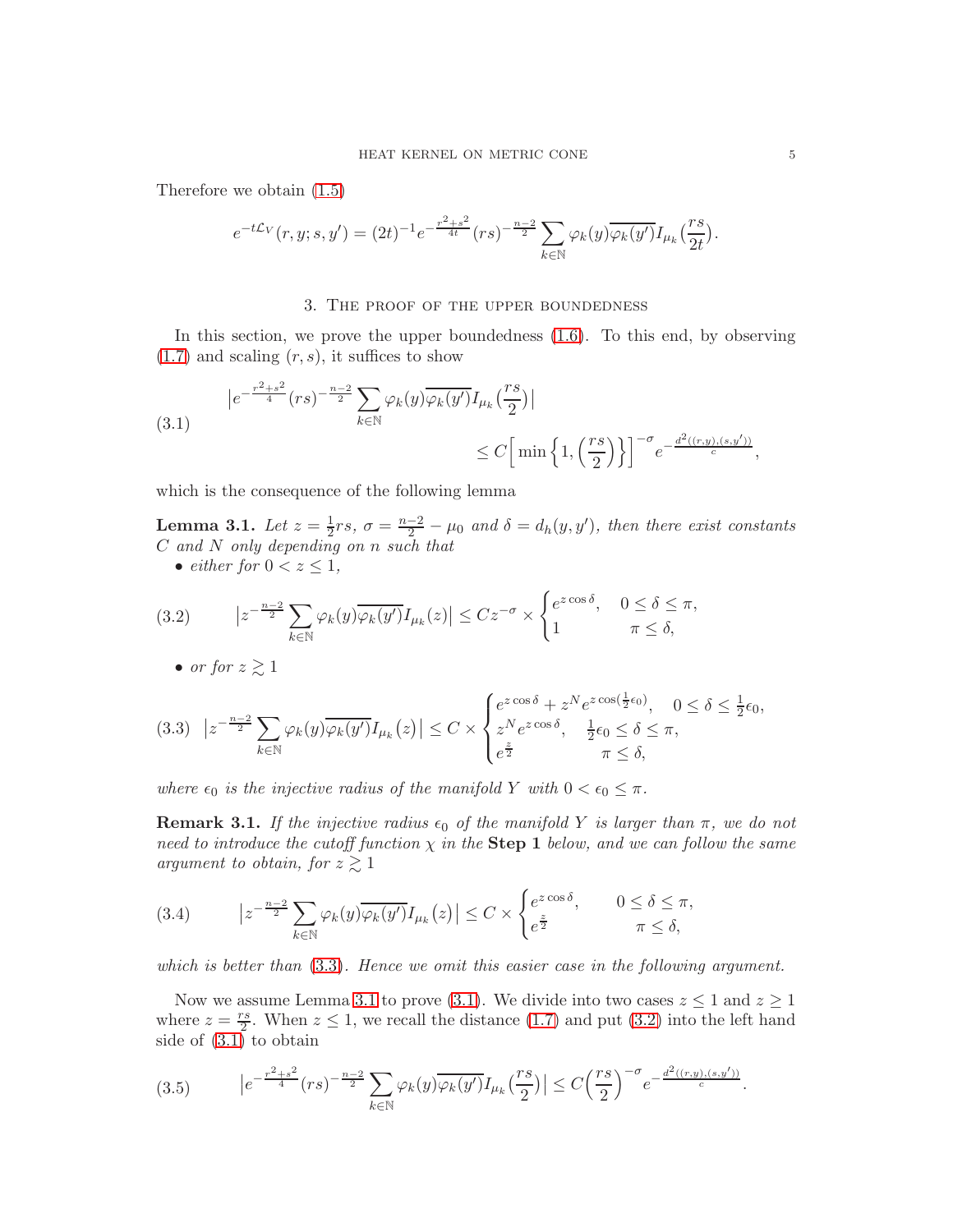<span id="page-5-2"></span>Next we consider the case that  $z \geq 1$ . In the subcase that  $0 \leq \delta \leq \frac{1}{2}$  $\frac{1}{2}\epsilon_0$  of  $(3.3)$ , we have

LHS of (3.1) 
$$
\lesssim e^{-\frac{r^2 - 2rs\cos\delta + s^2}{4}} + z^N e^{-\frac{r^2 - 2rs\cos\left(\frac{1}{2}\epsilon_0\right) + s^2}{4}}
$$
  
 $\lesssim e^{-\frac{r^2 - 2rs\cos\delta + s^2}{8}} \left(1 + z^N e^{-\frac{z}{4}\left(1 - \cos\left(\frac{1}{2}\epsilon_0\right)\right)}\right) \lesssim e^{-\frac{d^2((r,y),(s,y'))}{c}}.$ 

In the subcase that  $\frac{1}{2}\epsilon_0 \leq \delta \leq \pi$  of [\(3.3\)](#page-4-0), we have

LHS of (3.1) 
$$
\lesssim z^N e^{-\frac{r^2 - 2rs\cos\delta + s^2}{4}} \lesssim z^N e^{-\frac{z}{4}(1 - \cos\delta)} e^{-\frac{r^2 - 2rs\cos\delta + s^2}{8}}.
$$

Since  $\frac{1}{2}\epsilon_0 \leq \delta \leq \pi$ , one has  $1 - \cos \delta \geq \epsilon^2/4 > 0$ . Hence, for  $z \geq 1$ , no matter how large N is, there exists a constant C independent of  $z$  such that

LHS of (3.1) 
$$
\leq Ce^{-\frac{r^2-2rs\cos\delta+s^2}{8}} \lesssim e^{-\frac{d^2((r,y),(s,y'))}{c}}.
$$

In the last subcase  $\delta \geq \pi$ , we have

LHS of (3.1) 
$$
\leq Ce^{-\frac{r^2+s^2}{8}}e^{-\frac{r^2-2rs+s^2}{8}} \leq Ce^{-\frac{(r+s)^2}{16}}
$$
.

Therefore we prove  $(3.1)$  once we could prove  $(3.2)$  and  $(3.3)$ , which are our main tasks from now on. To this end, we first claim that

<span id="page-5-0"></span>(3.6) 
$$
|H_k(y, y')| \le ||\varphi_k(y)||_{L^{\infty}(Y)}^2 \le C(1 + \lambda_k)^{\frac{n-2}{2}} \le C(1 + k)^{\frac{n-2}{n-1}},
$$

where we used the eigenfunction estimate (see  $[23, (3.2.5)-(3.2.6)]$ ) and the Weyl's asymptotic formula (e.g. see [\[27\]](#page-16-8))

(3.7) 
$$
\lambda_k \sim (1+k)^{\frac{2}{n-1}}, \quad k \ge 1, \implies \mu_k \sim (1+k)^{\frac{1}{n-1}}.
$$

3.1. The proof of [\(3.2\)](#page-4-3). For the case  $0 \le \delta \le \pi$ , we first notice that  $e^z \lesssim e^{z \cos \delta}$  if  $0 \leq z \leq 1$ , then the modified Bessel function satisfies

(3.8) 
$$
|I_{\mu}(z)| \leq \sqrt{\pi}e^{z} \frac{(\frac{z}{2})^{\mu}}{\Gamma(\mu + \frac{1}{2})} \lesssim e^{z \cos \delta} \frac{z^{\mu_0}}{2^{\mu} \Gamma(\mu + \frac{1}{2})}, \quad \mu \geq \mu_0.
$$

Therefore, from [\(3.6\)](#page-5-0), we have

<span id="page-5-1"></span>LHS of (3.2) 
$$
\lesssim z^{-\frac{n-2}{2}} e^{z \cos \delta} \sum_{k \in \mathbb{N}} (1+k)^{\frac{n-2}{n-1}} \frac{z^{\mu_0}}{2^{\mu_k} \Gamma(\mu_k + \frac{1}{2})}.
$$

Note that  $\mu_k \ge \mu_0$  and  $\mu_k = \sqrt{\lambda_k} \sim (1+k)^{\frac{1}{n-1}}$ , then the summation converges. Hence we show

(3.9) LHS of (3.2) 
$$
\lesssim e^{z \cos \delta} z^{\mu_0 - \frac{n-2}{2}}
$$
,  $0 \le \delta \le \pi$ ,

as desired. For the case that  $\delta \geq \pi$ , we replace [\(3.8\)](#page-5-1) by

$$
|I_{\mu}(z)| \leq \sqrt{\pi}e^{z} \frac{(\frac{z}{2})^{\mu_0}}{\Gamma(\mu + \frac{1}{2})} \lesssim \frac{z^{\mu_0}}{2^{\mu}\Gamma(\mu + \frac{1}{2})}, \quad \mu \geq \mu_0.
$$

Therefore, as before the summation converges, we obtain

LHS of (3.2) 
$$
\lesssim z^{\mu_0 - \frac{n-2}{2}}
$$
.

which complete the proof of [\(3.2\)](#page-4-3).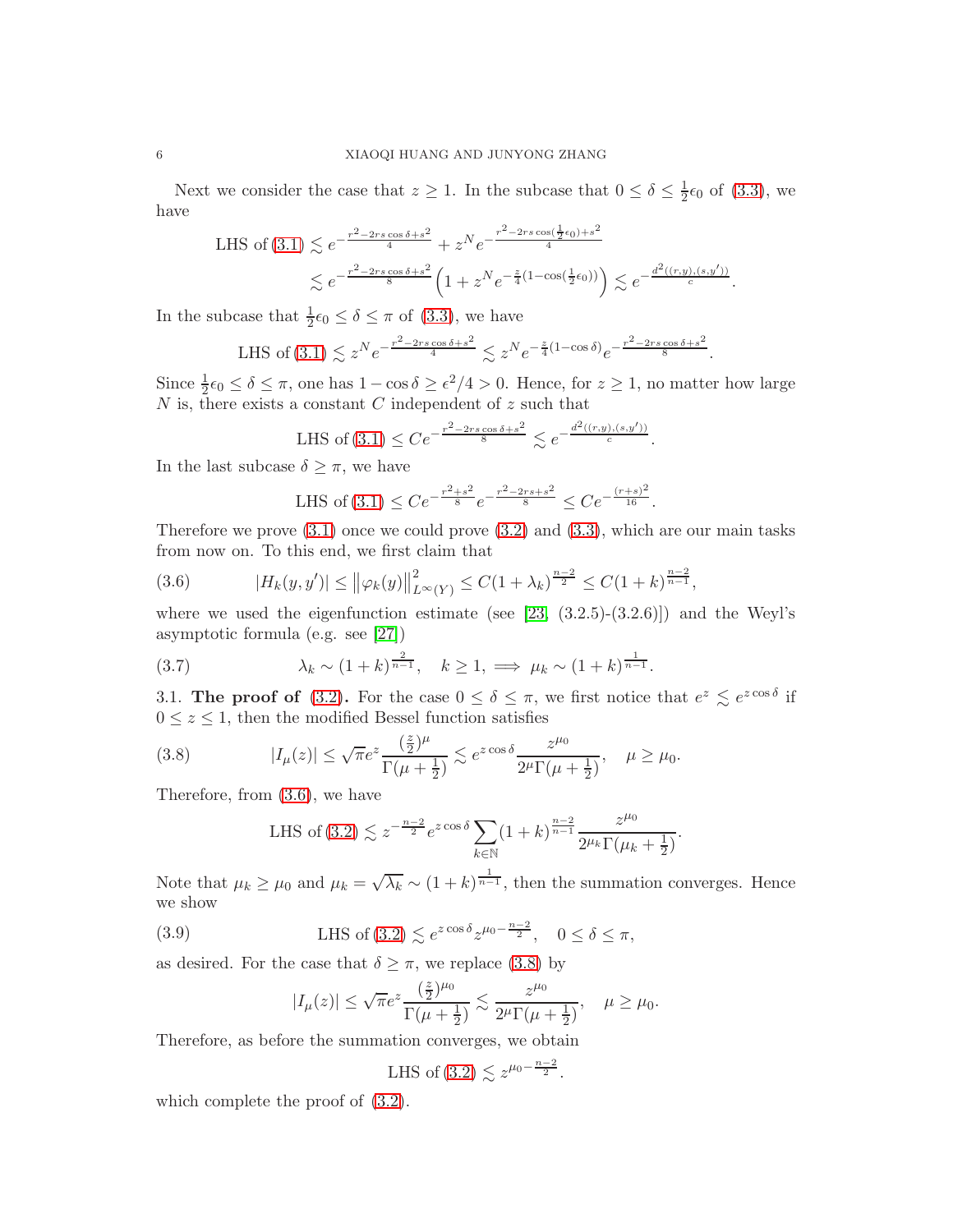<span id="page-6-3"></span>3.2. The proof of [\(3.3\)](#page-4-0). In this case, we need the integral representation (see [\[26\]](#page-16-6), [\[21,](#page-16-1) p. 419] or [\[9,](#page-15-15) (10.32.4)]) of the modified Bessel function

(3.10) 
$$
I_{\mu}(z) = \frac{1}{\pi} \int_0^{\pi} e^{z \cos(\tau)} \cos(\mu \tau) d\tau - \frac{\sin(\mu \pi)}{\pi} \int_0^{\infty} e^{-z \cosh \tau} e^{-\tau \mu} d\tau.
$$

We divide into three steps to prove [\(3.3\)](#page-4-0).

**Step 1:** we consider the case  $0 \le \delta \le \frac{1}{2}$  $\frac{1}{2}\epsilon_0$  which is the most difficult case. We first introduce a function  $\chi \in C_c^{\infty}([0, \pi])$  such that

<span id="page-6-0"></span>(3.11) 
$$
\chi(\tau) = \begin{cases} 1, & \tau \in [0, \frac{1}{2}\epsilon_0], \\ 0, & \tau \in [\epsilon_0, \pi]. \end{cases}
$$

<span id="page-6-2"></span>**Lemma 3.2.** For fixed  $0 \le \delta \le \pi$  and  $m \ge 0$ , let  $\chi$  be in [\(3.11\)](#page-6-0), we have

<span id="page-6-1"></span>
$$
\frac{1}{\pi} \int_0^{\pi} e^{z(\cos \tau - \cos \delta)} \cos(\mu \tau) d\tau - \frac{\sin(\mu \pi)}{\pi} \int_0^{\infty} e^{-z(\cosh \tau + \cos \delta)} e^{-\tau \mu} d\tau
$$
\n
$$
= \frac{1}{\pi} \int_0^{\pi} e^{z(\cos \tau - \cos \delta)} \chi(\tau) \cos(\mu \tau) d\tau + \frac{(-1)^m}{\pi} \int_0^{\pi} \left(\frac{\partial}{\partial \tau}\right)^{2m} \left(e^{z(\cos \tau - \cos \delta)} (1 - \chi(\tau))\right) \frac{\cos(\mu \tau)}{\mu^{2m}} d\tau
$$
\n
$$
- \frac{\sin(\mu \pi)}{\pi} \int_0^{\infty} \left(\frac{\partial}{\partial \tau}\right)^{2m} \left(e^{-z(\cosh \tau + \cos \delta)}\right) \frac{e^{-\tau \mu}}{\mu^{2m}} d\tau.
$$

Proof. This is a variant of [\[21,](#page-16-1) (5.30)]. We prove this lemma by using induction argu-ment and the argument of [\[21\]](#page-16-1). We first verify  $m = 1$ . By integration by parts, we have

$$
\frac{1}{\pi} \int_0^{\pi} e^{z(\cos \tau - \cos \delta)} \cos(\mu \tau) d\tau - \frac{\sin(\mu \pi)}{\pi} \int_0^{\infty} e^{-z(\cosh \tau + \cos \delta)} e^{-\tau \mu} d\tau \n= \frac{1}{\pi} \int_0^{\pi} e^{z(\cos \tau - \cos \delta)} \chi(\tau) \cos(\mu \tau) d\tau + \frac{1}{\pi} \left( e^{z(\cos \tau - \cos \delta)} (1 - \chi(\tau)) \right) \frac{\sin(\mu \tau)}{\mu} \Big|_{\tau=0}^{\tau=\pi} \n+ \frac{(-1)}{\pi} \int_0^{\pi} \left( \frac{\partial}{\partial \tau} \right) \left( e^{z(\cos \tau - \cos \delta)} (1 - \chi(\tau)) \right) \frac{\sin(\mu \tau)}{\mu} d\tau \n+ \frac{\sin(\mu \pi)}{\pi} \left( e^{-z(\cosh \tau + \cos \delta)} \right) \frac{e^{-\tau \mu}}{\mu} \Big|_{\tau=0}^{\infty} - \frac{\sin(\mu \pi)}{\pi} \int_0^{\infty} \left( \frac{\partial}{\partial \tau} \right) \left( e^{-z(\cosh \tau + \cos \delta)} \right) \frac{e^{-\tau \mu}}{\mu} d\tau.
$$

Note the boundary term

$$
\frac{1}{\pi} \left( e^{z(\cos \tau - \cos \delta)} (1 - \chi(\tau)) \right) \frac{\sin(\mu \tau)}{\mu} \Big|_{\tau=0}^{\tau=\pi} + \frac{\sin(\mu \pi)}{\pi} \left( e^{-z(\cosh \tau + \cos \delta)} \right) \frac{e^{-\tau \mu}}{\mu} \Big|_{\tau=0}^{\infty}
$$
\n
$$
= \frac{1}{\pi} e^{z(\cos \tau - \cos \delta)} \frac{\sin(\mu \tau)}{\mu} \Big|_{\tau=\pi} - \frac{\sin(\mu \pi)}{\pi} \left( e^{-z(\cosh \tau + \cos \delta)} \right) \frac{e^{-\tau \mu}}{\mu} \Big|_{\tau=0} = 0.
$$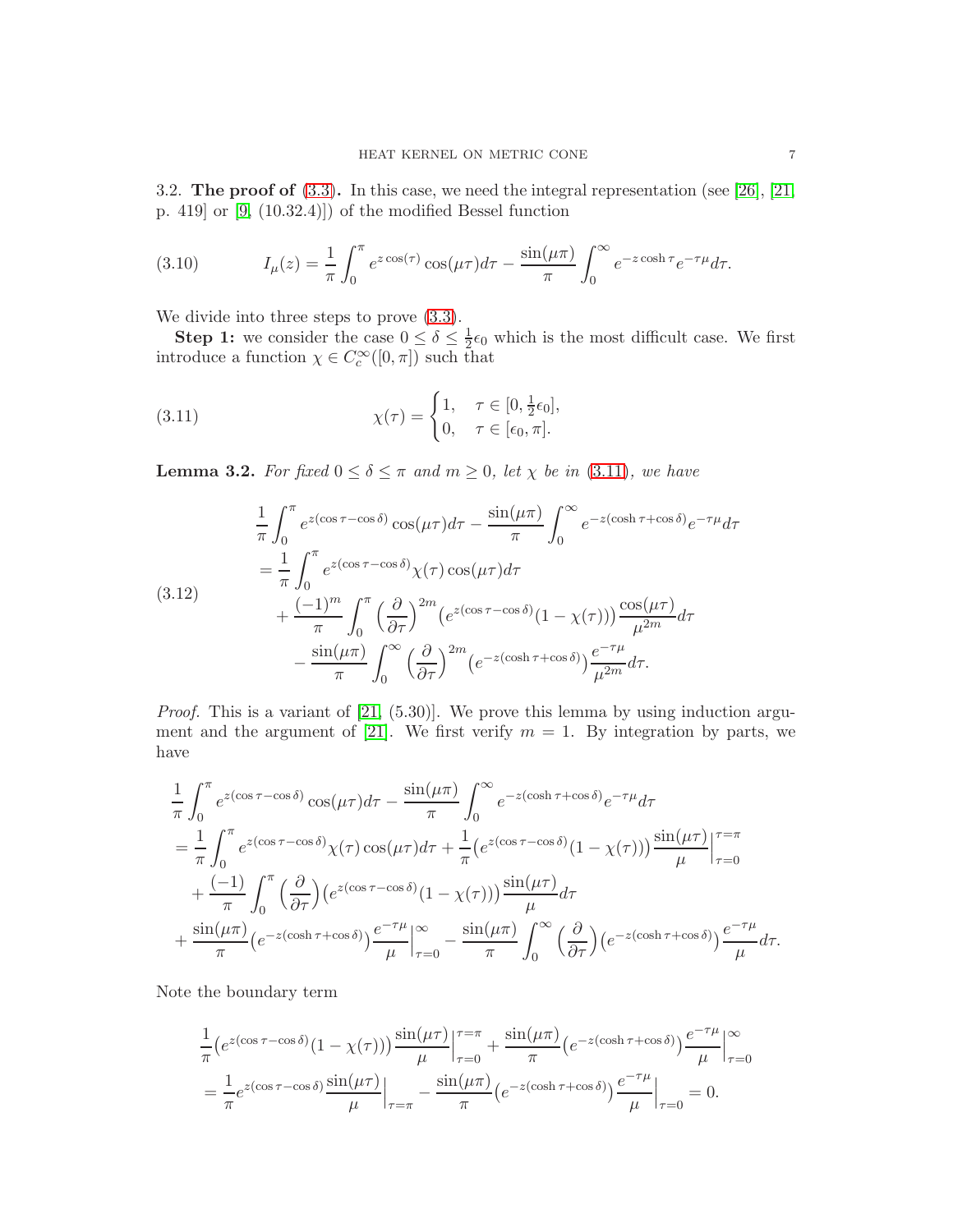By integration by parts again, we have

$$
\frac{1}{\pi} \int_0^{\pi} e^{z(\cos \tau - \cos \delta)} \cos(\mu \tau) d\tau - \frac{\sin(\mu \pi)}{\pi} \int_0^{\infty} e^{-z(\cosh \tau + \cos \delta)} e^{-\tau \mu} d\tau \n= \frac{1}{\pi} \int_0^{\pi} e^{z(\cos \tau - \cos \delta)} \chi(\tau) \cos(\mu \tau) d\tau + \frac{1}{\pi} \left(\frac{\partial}{\partial \tau}\right) \left(e^{z(\cos \tau - \cos \delta)} (1 - \chi(\tau))\right) \frac{\cos(\mu \tau)}{\mu^2} \Big|_{\tau=0}^{\tau=\pi} \n+ \frac{(-1)}{\pi} \int_0^{\pi} \left(\frac{\partial}{\partial \tau}\right)^2 \left(e^{z(\cos \tau - \cos \delta)} (1 - \chi(\tau))\right) \frac{\cos(\mu \tau)}{\mu^2} d\tau \n+ \frac{\sin(\mu \pi)}{\pi} \left(\frac{\partial}{\partial \tau}\right) \left(e^{-z(\cosh \tau + \cos \delta)}\right) \frac{e^{-\tau \mu}}{\mu^2} \Big|_{\tau=0}^{\infty} - \frac{\sin(\mu \pi)}{\pi} \int_0^{\infty} \left(\frac{\partial}{\partial \tau}\right) \left(e^{-z(\cosh \tau + \cos \delta)}\right) \frac{e^{-\tau \mu}}{\mu^2} d\tau.
$$

Again we observe that the boundary term

$$
\frac{1}{\pi} \left(\frac{\partial}{\partial \tau}\right) \left(e^{z(\cos \tau - \cos \delta)}(1 - \chi(\tau))\right) \frac{\cos(\mu \tau)}{\mu^2} \Big|_{\tau=0}^{\tau=\pi} + \frac{\sin(\mu \pi)}{\pi} \left(\frac{\partial}{\partial \tau}\right) \left(e^{-z(\cosh \tau + \cos \delta)}\right) \frac{e^{-\tau \mu}}{\mu^2} \Big|_{\tau=0}^{\infty}
$$
\n
$$
= \frac{1}{\pi} \left(\frac{\partial}{\partial \tau}\right) \left(e^{z(\cos \tau - \cos \delta)}(1 - \chi(\tau))\right) \frac{\cos(\mu \tau)}{\mu^2} \Big|_{\tau=\pi} - \frac{\sin(\mu \pi)}{\pi} \left(\frac{\partial}{\partial \tau}\right) \left(e^{-z(\cosh \tau + \cos \delta)}\right) \frac{e^{-\tau \mu}}{\mu^2} \Big|_{\tau=0}
$$

vanishes due to the fact  $\sin \pi = \sinh \theta = 0$ . Therefore, we have proved [\(3.12\)](#page-6-1) with  $m = 1$ . Now we assume [\(3.12\)](#page-6-1) holds for  $m = k$ , that is,

$$
\frac{1}{\pi} \int_0^{\pi} e^{z(\cos \tau - \cos \delta)} \cos(\mu \tau) d\tau - \frac{\sin(\mu \pi)}{\pi} \int_0^{\infty} e^{-z(\cosh \tau + \cos \delta)} e^{-\tau \mu} d\tau
$$

$$
= \frac{1}{\pi} \int_0^{\pi} e^{z(\cos \tau - \cos \delta)} \chi(\tau) \cos(\mu \tau) d\tau
$$

$$
+ \frac{(-1)^k}{\pi} \int_0^{\pi} \left(\frac{\partial}{\partial \tau}\right)^{2k} (e^{z(\cos \tau - \cos \delta)} (1 - \chi(\tau))) \frac{\cos(\mu \tau)}{\mu^{2k}} d\tau
$$

$$
- \frac{\sin(\mu \pi)}{\pi} \int_0^{\infty} \left(\frac{\partial}{\partial \tau}\right)^{2k} (e^{-z(\cosh \tau + \cos \delta)}) \frac{e^{-\tau \mu}}{\mu^{2k}} d\tau,
$$

we aim to prove [\(3.12\)](#page-6-1) when  $m = k + 1$ . To this end, it suffices to check the boundary terms vanish. Indeed,

$$
\frac{(-1)^k}{\pi} \left(\frac{\partial}{\partial \tau}\right)^{2k} \left(e^{z(\cos \tau - \cos \delta)}(1 - \chi(\tau))\right) \frac{\sin(\mu \tau)}{\mu^{2k+1}} \Big|_{\tau=0}^{\tau=\pi} \n+ \frac{\sin(\mu \pi)}{\pi} \left(\frac{\partial}{\partial \tau}\right)^{2k} \left(e^{-z(\cosh \tau + \cos \delta)}\right) \frac{e^{-\tau \mu}}{\mu^{2k+1}} \Big|_{\tau=0}^{\infty} \n= \frac{(-1)^k}{\pi} \left(\frac{\partial}{\partial \tau}\right)^{2k} \left(e^{z(\cos \tau - \cos \delta)}(1 - \chi(\tau))\right) \frac{\sin(\mu \tau)}{\mu^{2k+1}} \Big|_{\tau=\pi} \n- \frac{\sin(\mu \pi)}{\pi} \left(\frac{\partial}{\partial \tau}\right)^{2k} \left(e^{-z(\cosh \tau + \cos \delta)}\right) \frac{e^{-\tau \mu}}{\mu^{2k+1}} \Big|_{\tau=0} = 0,
$$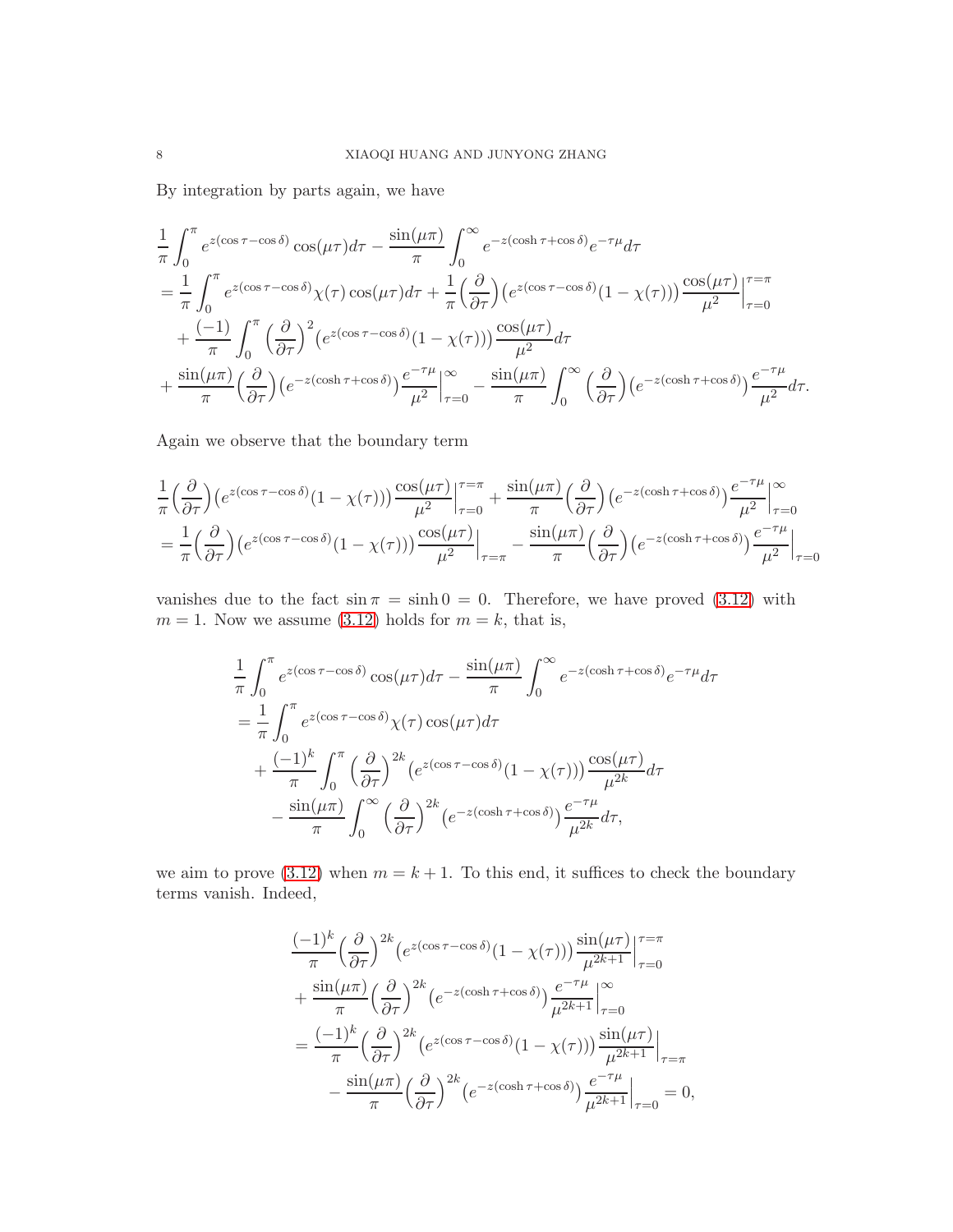<span id="page-8-1"></span>and

$$
\frac{(-1)^{k+1}}{\pi} \left(\frac{\partial}{\partial \tau}\right)^{2k+1} \left(e^{z(\cos \tau - \cos \delta)}(1 - \chi(\tau))\right) \frac{\cos(\mu\tau)}{\mu^{2k+2}} \Big|_{\tau=0}^{\tau=\pi} \n+ \frac{\sin(\mu\pi)}{\pi} \left(\frac{\partial}{\partial \tau}\right)^{2k+1} \left(e^{-z(\cosh \tau + \cos \delta)}\right) \frac{e^{-\tau\mu}}{\mu^{2k+2}} \Big|_{\tau=0}^{\infty} \n= \frac{(-1)^{k+1}}{\pi} \left(\frac{\partial}{\partial \tau}\right)^{2k+1} \left(e^{z(\cos \tau - \cos \delta)}(1 - \chi(\tau))\right) \frac{\cos(\mu\tau)}{\mu^{2k+2}} \Big|_{\tau=\pi} \n- \frac{\sin(\mu\pi)}{\pi} \left(\frac{\partial}{\partial \tau}\right)^{2k+1} \left(e^{-z(\cosh \tau + \cos \delta)}\right) \frac{e^{-\tau\mu}}{\mu^{2k+2}} \Big|_{\tau=0} = 0,
$$

where we use the facts derived from [\[21,](#page-16-1) Pag. 420]

$$
(-1)^{k+1} \left(\frac{\partial}{\partial \tau}\right)^{2k} \left(e^{-z(\cos \delta - \cos \tau)}(1 - \chi(\tau))\right)\Big|_{\tau=\pi} = \left(\frac{\partial}{\partial \tau}\right)^{2k} \left(e^{-z(\cos \delta + \cosh \tau)}\right)\Big|_{\tau=0},
$$

and

$$
(-1)^{k+1} \left(\frac{\partial}{\partial \tau}\right)^{2k+1} \left(e^{-z(\cos \delta - \cos \tau)}(1 - \chi(\tau))\right)\Big|_{\tau=\pi} = \left(\frac{\partial}{\partial \tau}\right)^{2k+1} \left(e^{-z(\cos \delta + \cosh \tau)}\right)\Big|_{\tau=0} = 0.
$$

Let  $P = \sqrt{-\Delta_h + V_0(y) + \frac{(n-2)^2}{4}}$ , then the left hand side of [\(3.3\)](#page-4-0) can be regarded as the operator

<span id="page-8-0"></span>(3.13) 
$$
e^{z \cos \delta} z^{-\frac{n-2}{2}} \left(\frac{1}{\pi} \int_0^{\pi} e^{z(\cos \tau - \cos \delta)} \chi(\tau) \cos(\tau P) d\tau + \frac{(-1)^m}{\pi} \int_0^{\pi} \left(\frac{\partial}{\partial \tau}\right)^{2m} \left(e^{z(\cos \tau - \cos \delta)} (1 - \chi(\tau))\right) \frac{\cos(\tau P)}{P^{2m}} d\tau - \frac{\sin(\pi P)}{\pi} \int_0^{\infty} \left(\frac{\partial}{\partial \tau}\right)^{2m} \left(e^{-z(\cosh \tau + \cos \delta)}\right) \frac{e^{-\tau P}}{P^{2m}} d\tau\right).
$$

The  $\cos(tP)f$  in the first term is the unique solutions of wave equation

(3.14) 
$$
\begin{cases} (\partial_t^2 + (-\Delta_h + V_0(y) + \frac{(n-2)^2}{4})u = 0, \\ u|_{t=0} = f, \quad \partial_t u|_{t=0} = 0. \end{cases}
$$

By the finite speed of propagation [\[4,](#page-15-16) Theorem 3.3],  $cos(\tau P)(y, y')$  vanishes if  $\tau$  <  $d_h(y, y')$  where  $d_h$  denotes the distance in Y, then [\(3.13\)](#page-8-0) equals

(3.15) 
$$
e^{z \cos \delta} z^{-\frac{n-2}{2}} \left(\frac{1}{\pi} \int_{\delta}^{\pi} e^{z(\cos \tau - \cos \delta)} \chi(\tau) \cos(\tau P) d\tau + \frac{(-1)^m}{\pi} \int_{\delta}^{\pi} \left(\frac{\partial}{\partial \tau}\right)^{2m} \left(e^{z(\cos \tau - \cos \delta)} (1 - \chi(\tau))\right) \frac{\cos(\tau P)}{P^{2m}} d\tau - \frac{\sin(\pi P)}{\pi} \int_{0}^{\infty} \left(\frac{\partial}{\partial \tau}\right)^{2m} \left(e^{-z(\cosh \tau + \cos \delta)}\right) \frac{e^{-\tau P}}{P^{2m}} d\tau\right).
$$

Then the first case of [\(3.3\)](#page-4-0) is a consequence of the following lemma.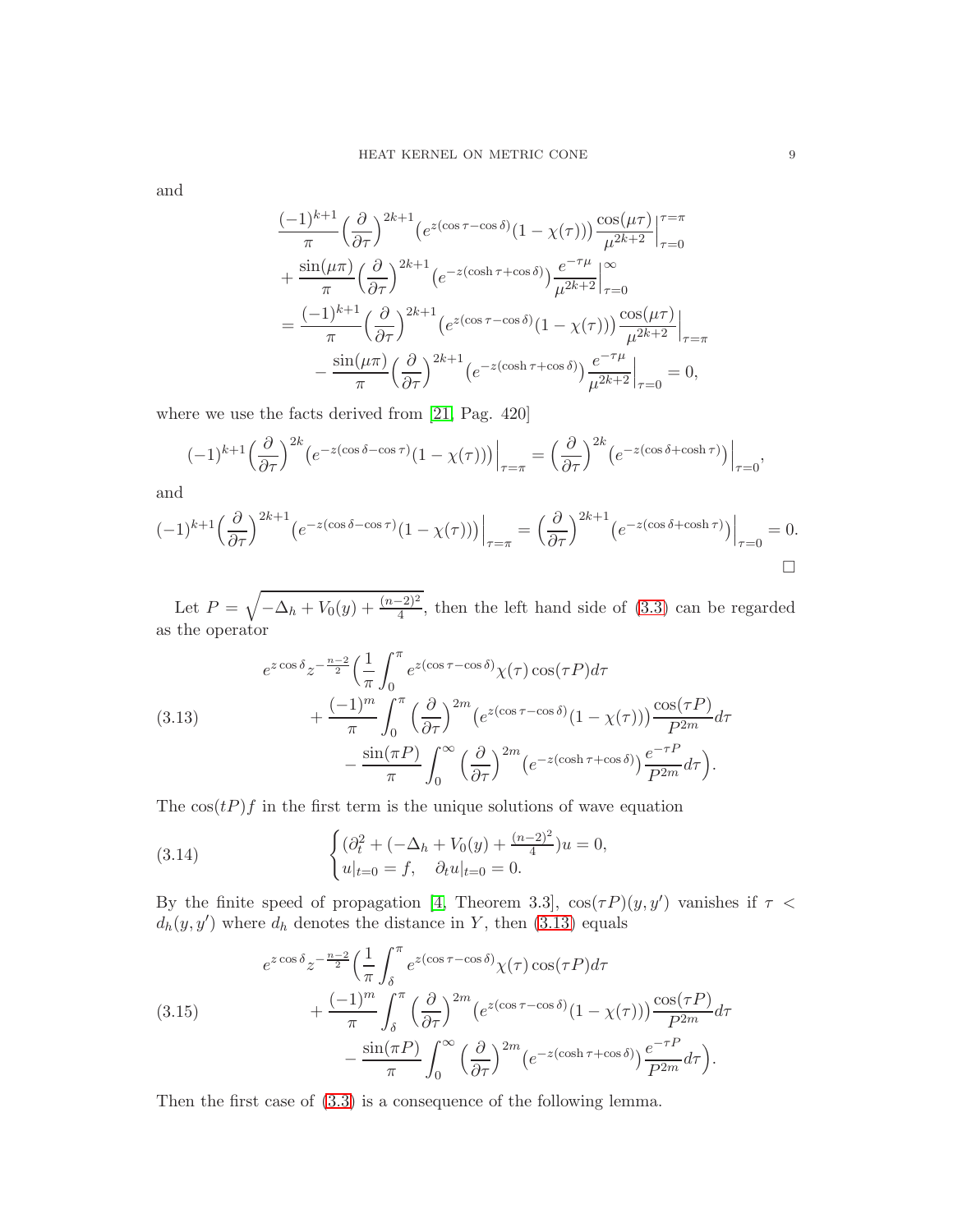<span id="page-9-5"></span>**Lemma 3.3.** For  $0 \le \delta \le \frac{1}{2}$  $\frac{1}{2} \epsilon_0$  and  $z \geq 1$ , there exists a constant N such that

<span id="page-9-1"></span>(3.16) 
$$
\left| z^{-\frac{n-2}{2}} \int_{\delta}^{\pi} e^{z(\cos \tau - \cos \delta)} \chi(\tau) \cos(\tau P)(y, y') d\tau \right| \lesssim 1
$$

and

<span id="page-9-0"></span>
$$
(3.17) \begin{aligned} \left| z^{-\frac{n-2}{2}} \sum_{k \in \mathbb{N}} \varphi_k(y) \overline{\varphi_k(y')} \mu_k^{-2m} \Big( \int_{\delta}^{\pi} \Big( \frac{\partial}{\partial \tau} \Big)^{2m} \big( e^{z(\cos \tau - \cos \delta)} (1 - \chi(\tau)) \big) \cos(\tau \mu_k) d\tau \right. \\ \left. - \sin(\pi \mu_k) \int_0^{\infty} \Big( \frac{\partial}{\partial \tau} \Big)^{2m} \big( e^{-z(\cosh \tau + \cos \delta)} \big) e^{-\tau \mu_k} d\tau \Big) \right| \lesssim z^N e^{z(\cos(\frac{1}{2}\epsilon_0) - \cos \delta)} . \end{aligned}
$$

*Proof.* We first prove [\(3.17\)](#page-9-0). Notice that  $z \geq 1$ , by the chain rule, we obtain

(3.18) 
$$
\left| \left( \frac{\partial}{\partial \tau} \right)^{2m} \left( e^{-z(\cos \delta - \cos \tau)} (1 - \chi(\tau)) \right) \right| \leq C e^{-z(\cos \delta - \cos \tau)} z^{2m},
$$

and

(3.19) 
$$
\left| \left( \frac{\partial}{\partial \tau} \right)^{2m} \left( e^{-z(\cos \delta + \cosh \tau)} \right) \right| \leq C e^{-z(\cos \delta + \frac{1}{2} \cosh \tau)} z^{2m}.
$$

Therefore, by [\(3.6\)](#page-5-0) and the support of  $1-\chi$ , we show that the LHS of [\(3.17\)](#page-9-0) is bounded by

$$
z^{2m-\frac{n-2}{2}}\sum_{k\in\mathbb{N}}(1+k)^{\frac{n-2}{n-1}}\mu_k^{-2m}\Big(\int_{\frac{\epsilon_0}{2}}^{\pi}e^{-z(\cos\delta-\cos\tau)}d\tau + e^{-z\cos\delta}\int_0^{\infty}e^{-\frac{z}{2}\cosh\tau}d\tau\Big)
$$
  

$$
\lesssim z^{2m-\frac{n-2}{2}}e^{z(\cos(\frac{1}{2}\epsilon_0)-\cos\delta)}\sum_{k\in\mathbb{N}}(1+k)^{\frac{n-2}{n-1}}\mu_k^{-2m}.
$$

Note  $\mu_k = \sqrt{\lambda_k} \sim (1 + k)^{\frac{1}{n-1}}$  again, we choose m large enough to ensure that

$$
\sum_{k \in \mathbb{N}} (1+k)^{\frac{n-2}{n-1}} \mu_k^{-2m} \lesssim 1.
$$

Therefore, we obtain [\(3.17\)](#page-9-0) by choosing  $N = 2n - 3$ .

We next prove [\(3.16\)](#page-9-1). Due to the compact support of  $\chi$ , for  $|\tau| \leq \epsilon_0$ , it suffices to prove

<span id="page-9-4"></span>(3.20) 
$$
\left| z^{-\frac{n-2}{2}} \int_{\delta}^{\epsilon_0} e^{z(\cos \tau - \cos \delta)} \chi(\tau) \cos(\tau P)(y, y') d\tau \right| \lesssim 1.
$$

By using the Hadamard parametrix (e.g. [\[23,](#page-16-7) Theorem 3.1.5]), for  $\tau < \epsilon_0$ , we have

<span id="page-9-2"></span>(3.21) 
$$
\cos(\tau P)(y, y') = K_N(\tau, y, y') + R_N(\tau, y, y'), \quad \forall N > n + 3
$$

where  $R_N(\tau, y, y') \in C^{N-n-3}([0, \epsilon_0] \times Y \times Y)$  and

(3.22) 
$$
K_N(\tau, y, y') = (2\pi)^{n-1} \int_{\mathbb{R}^{n-1}} e^{id_h(y, y') \cdot x} a(\tau, y, y'; |\xi|) \cos(\tau |\xi|) d\xi
$$

where  $\mathbf{1} = (1, 0, \dots, 0)$  and  $a \in S^0$  zero order symbol satisfies

<span id="page-9-3"></span>(3.23) 
$$
|\partial_{\tau,y,y'}^{\alpha}\partial_{\rho}^k a(\tau,y,y';\rho)| \leq C_{\alpha,k,V_0}(1+\rho)^{-k}.
$$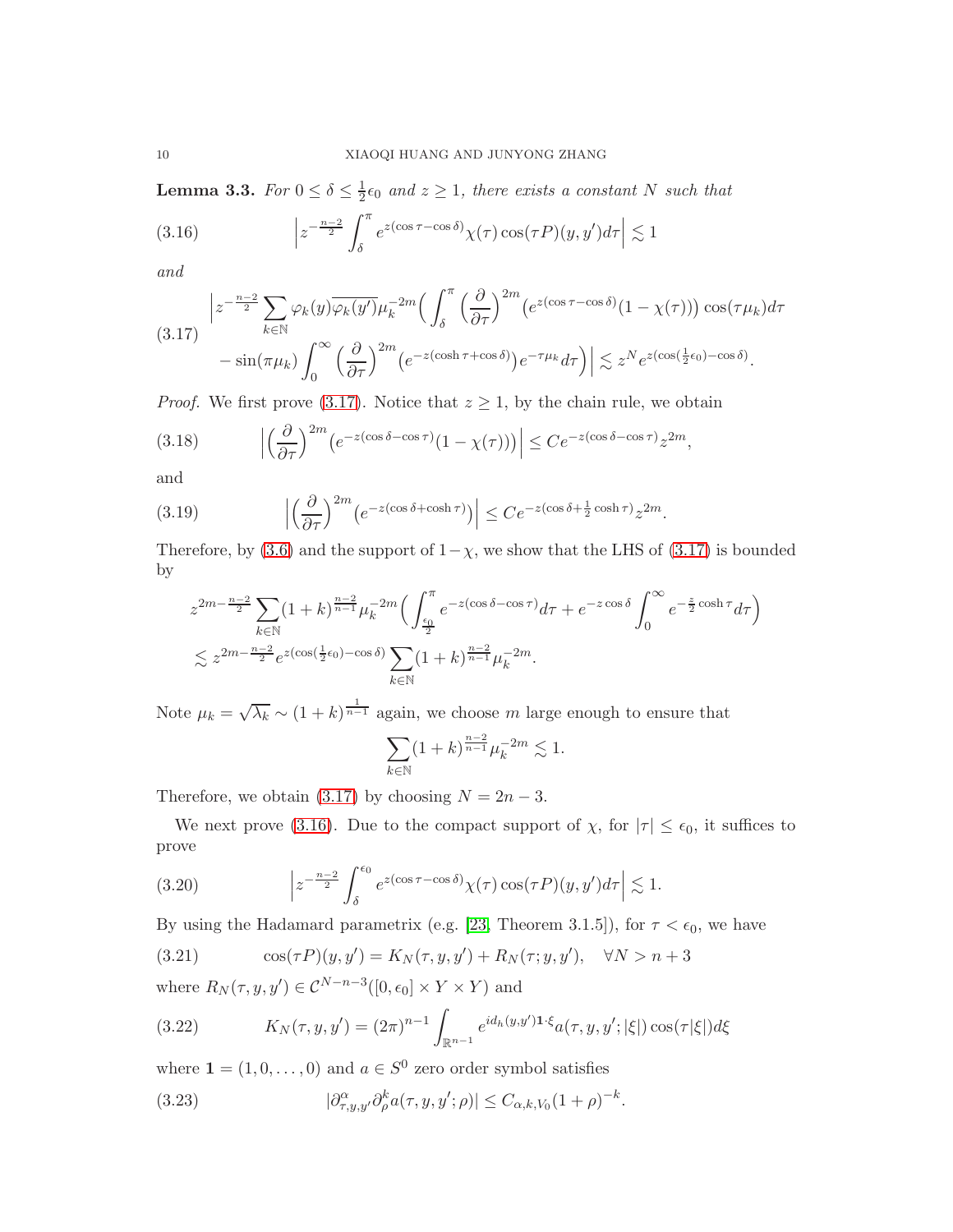<span id="page-10-0"></span>We remark here that even though  $P = \sqrt{-\Delta_h + V_0(y) + \frac{(n-2)^2}{4}}$  is disturbed by a smoothing potential which is not exact same as the Laplacian on a compact manifold in [\[23,](#page-16-7) Theorem 3.1.5], the perturbation is harmless for the parametrix [\(3.21\)](#page-9-2).

Actually, in the construction of Hadamard parametrix, the original transport equation for non-perturbed operator is  $[23, (2.4.15)-(2.4.16)]$ , which are

$$
\rho \alpha_0 = 2 \langle x, \nabla_x \alpha_0 \rangle, \alpha_0(0) = 1
$$

as well as  $\alpha_{\nu}(x)$ ,  $\nu = 1, 2, 3$ . so that

$$
2\nu\alpha_{\nu} - \rho\alpha_{\nu} + 2\langle x, \nabla_x \alpha_{\nu} \rangle - 2\Delta_g \alpha_{\nu-1} = 0
$$

In our case, the new transport equation for the perturbed operator would be

$$
\rho \alpha_0 = 2 \langle x, \nabla_x \alpha_0 \rangle, \alpha_0(0) = 1
$$

as well as  $\alpha_{\nu}(x)$ ,  $\nu = 1, 2, 3$ . so that

$$
2\nu\alpha_{\nu} - \rho\alpha_{\nu} + 2\langle x, \nabla_x \alpha_{\nu} \rangle - 2\Delta_g \alpha_{\nu-1} - 2V_0 \cdot \alpha_{\nu-1} = 0
$$

Thus two solutions to the transport equations only differ in  $\alpha_{\nu}(x)$ ,  $\nu = 1, 2, 3...$ , which is the reason why  $(3.23)$  is true. We also refer the reader to Hörmander [\[12,](#page-15-17) §17.4] for the parametrix of a general second order differential operator with low order perturbations.

We choose N large enough such that

$$
|R_N(\tau, y, y)| \le \tau^{2N+2-n} \le 1, \quad \tau \le \epsilon_0,
$$

then it is easy to see

(3.24) 
$$
\left|z^{-\frac{n-2}{2}} \int_{\delta}^{\pi} e^{z(\cos \tau - \cos \delta)} \chi(\tau) R_N(\tau; y, y') d\tau\right| \leq C z^{-\frac{n-2}{2}} \lesssim 1.
$$

Therefore it suffices to prove

$$
(3.25)\quad \Big| z^{-\frac{n-2}{2}} \int_{\delta}^{\pi} e^{z(\cos \tau - \cos \delta)} \chi(\tau) \int_{\mathbb{R}^{n-1}} e^{id_h(y,y')\mathbf{1} \cdot \xi} a(\tau, y, y'; |\xi|) \cos(\tau |\xi|) d\xi d\tau \Big| \leq C.
$$

From [\[22,](#page-16-9) Theorem 1.2.1], we also note that

(3.26) 
$$
\int_{\mathbb{S}^{n-2}} e^{id_h(y,y')\rho \mathbf{1} \cdot \omega} d\omega d\tau = \sum_{\pm} a_{\pm} (\rho d_h(y,y')) e^{\pm i \rho d_h(y,y')}
$$

where

(3.27) 
$$
|\partial_r^k a_{\pm}(r)| \leq C_k (1+r)^{-\frac{n-2}{2}-k}, \quad k \geq 0.
$$

Then we are reduce to estimate the integral

$$
z^{-\frac{n-2}{2}} \int_{\delta}^{\pi} e^{z(\cos \tau - \cos \delta)} \chi(\tau) \int_{\mathbb{R}^{n-1}} e^{id_h(y,y')\mathbf{1} \cdot \xi} a(\tau, y, y'; |\xi|) \cos(\tau |\xi|) d\xi d\tau
$$
  
= 
$$
z^{-\frac{n-2}{2}} \int_{\delta}^{\pi} e^{z(\cos \tau - \cos \delta)} \chi(\tau) \int_{0}^{\infty} a_{\pm}(\rho d_h(y, y')) e^{\pm i\rho d_h(y, y')} a(\tau, y, y'; \rho) \cos(\tau \rho) \rho^{n-2} d\rho d\tau.
$$

To prove [\(3.20\)](#page-9-4), we shall divide the discussion into two cases.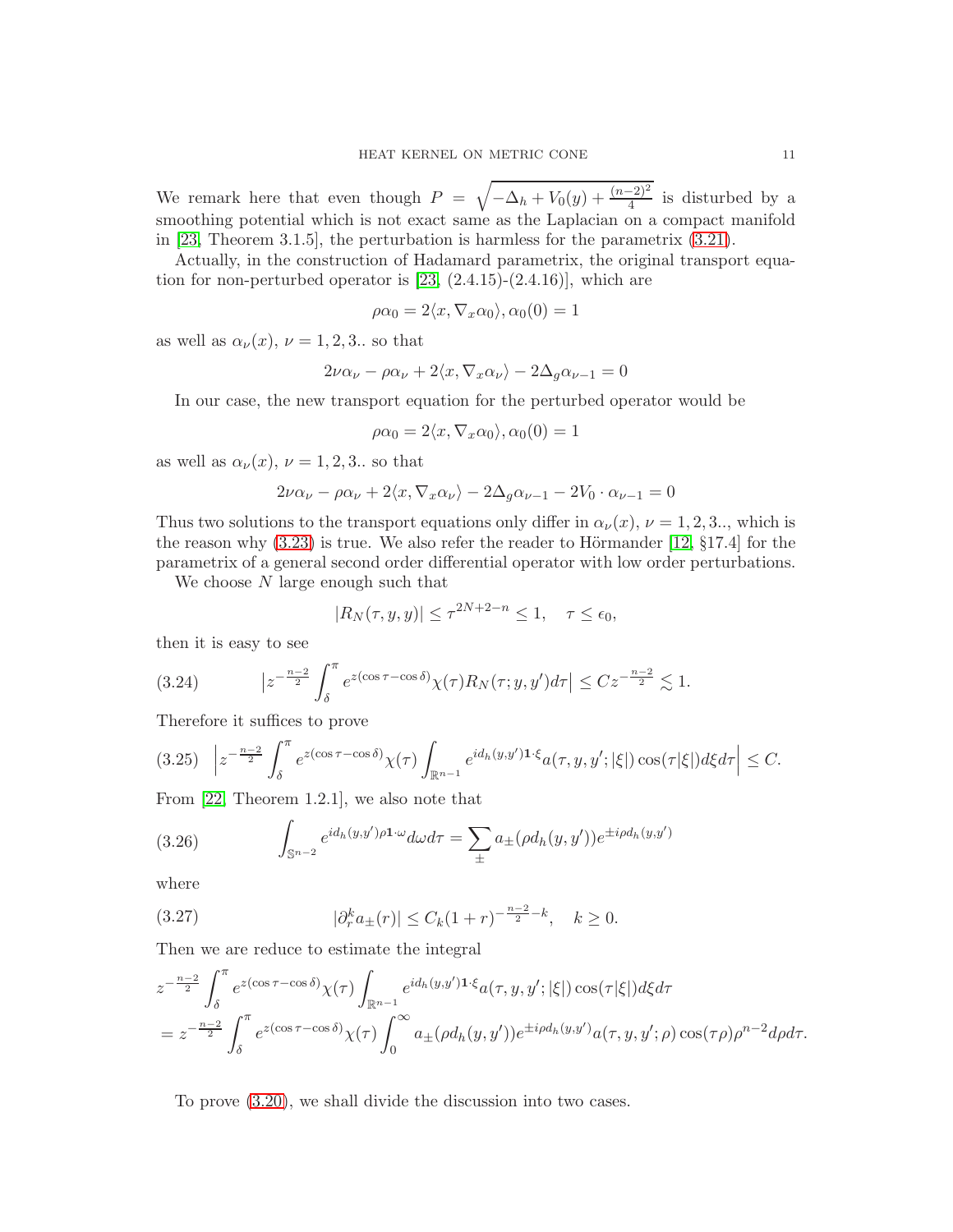**Case 1.**  $z \leq 2\delta^{-2} = 2d_h^{-2}$  $h^{-2}(y, y')$ . In this case, we do not need to make use of the finite propagation speed property, by the above argument using Hadamard parametrix, our goal is to show

$$
z^{-\frac{n-2}{2}} \int_0^{\pi} e^{z(\cos \tau - \cos \delta)} \chi(\tau) \int_0^{\infty} a_{\pm}(\rho d_h(y, y')) e^{\pm i\rho d_h(y, y')} a(\tau, y, y'; \rho) \cos(\tau \rho) \rho^{n-2} d\rho d\tau \lesssim 1
$$

Since the above integral is even in  $\tau$ , we can further reduced to showing that

$$
(3.28) \quad z^{-\frac{n-2}{2}} \int_{\mathbb{R}} e^{z(\cos \tau - \cos \delta)} \chi(\tau) \int_0^\infty b(\rho d_h(y, y') a(\tau, y, y'; \rho) \cos(\tau \rho) \rho^{n-2} d\rho d\tau \lesssim 1,
$$

where we set  $b(\rho d_h(y, y') = a_{\pm}(\rho d_h(y, y'))e^{\pm i\rho d_h(y, y')}.$ 

Let us fix a Littlewood-Paley bump function  $\beta \in C_0^{\infty}((1/2, 2))$  satisfying

$$
\sum_{\ell=-\infty}^{\infty} \beta(2^{-\ell}s) = 1, \quad s > 0,
$$

and we set

$$
\beta_0(s) = \sum_{\ell \le 0} \beta(2^{-\ell}|s|) \in C_0^{\infty}((-2, 2)).
$$

**Subcase 1.1** the sub-case that  $|\tau| \leq 4z^{-1/2}$ . In this case, we want to show that

<span id="page-11-0"></span>
$$
(3.29) \begin{aligned} z^{-\frac{n-2}{2}}\int_{\mathbb{R}} e^{z(\cos\tau-\cos\delta)}\chi(\tau)\big(\beta_0(z^{1/2}\tau)+\beta(2^{-1}z^{1/2}\tau)\big) \\ &\times \int_0^\infty b(\rho d_h(y, y')a(\tau, y, y'; \rho)\cos(\tau\rho)\rho^{n-2}d\rho d\tau \lesssim 1. \end{aligned}
$$

If we also have  $\rho \leq 4z^{1/2}$ , then we do not do any integration by parts, note that by using the condition  $z \le 2\delta^{-2}$ , the power on the exponential  $z(\cos \tau - \cos \delta) \lesssim 1$  as long as  $|\tau| \leq 4z^{-1/2}$ . Thus the integral in [\(3.29\)](#page-11-0) is always bounded by

$$
z^{-\frac{n-2}{2}}z^{-1/2}z^{\frac{n-1}{2}}\lesssim 1
$$

If on the other hand, we have  $\rho \geq 4z^{1/2}$ , we do integration by parts in  $d\tau$ , then each time we gain a factor of  $\rho^{-1}$  from the function  $\cos(\tau \rho)$ , and we at most loss a factor of  $z \sin \tau$  or  $z^{1/2}$ , which is always less than  $z^{1/2}$  up to a constant, so after integration by parts N times for  $N \geq n$ , the integral in [\(3.29\)](#page-11-0) is bounded by

$$
z^{-\frac{n-2}{2}}z^{-1/2}z^{N/2}\int_{z^{1/2}}^{\infty}\rho^{n-2-N}d\rho\lesssim 1
$$

**Subcase 1.2**  $\tau \approx 2^{j} z^{-1/2}$ ,  $j \ge 2$  and  $2^{j} \lesssim \epsilon_0 z^{1/2}$ . In this case, we want to show that

<span id="page-11-1"></span>(3.30)  

$$
z^{-\frac{n-2}{2}} \int_{-\infty}^{+\infty} e^{z(\cos \tau - \cos \delta)} \chi(\tau) \beta(z^{1/2} 2^{-j} |\tau|)
$$

$$
\times \int_{0}^{\infty} b(\rho d_h(y, y') a(\tau, y, y'; \rho) \cos(\tau \rho) \rho^{n-2} d\rho d\tau \lesssim e^{-j}.
$$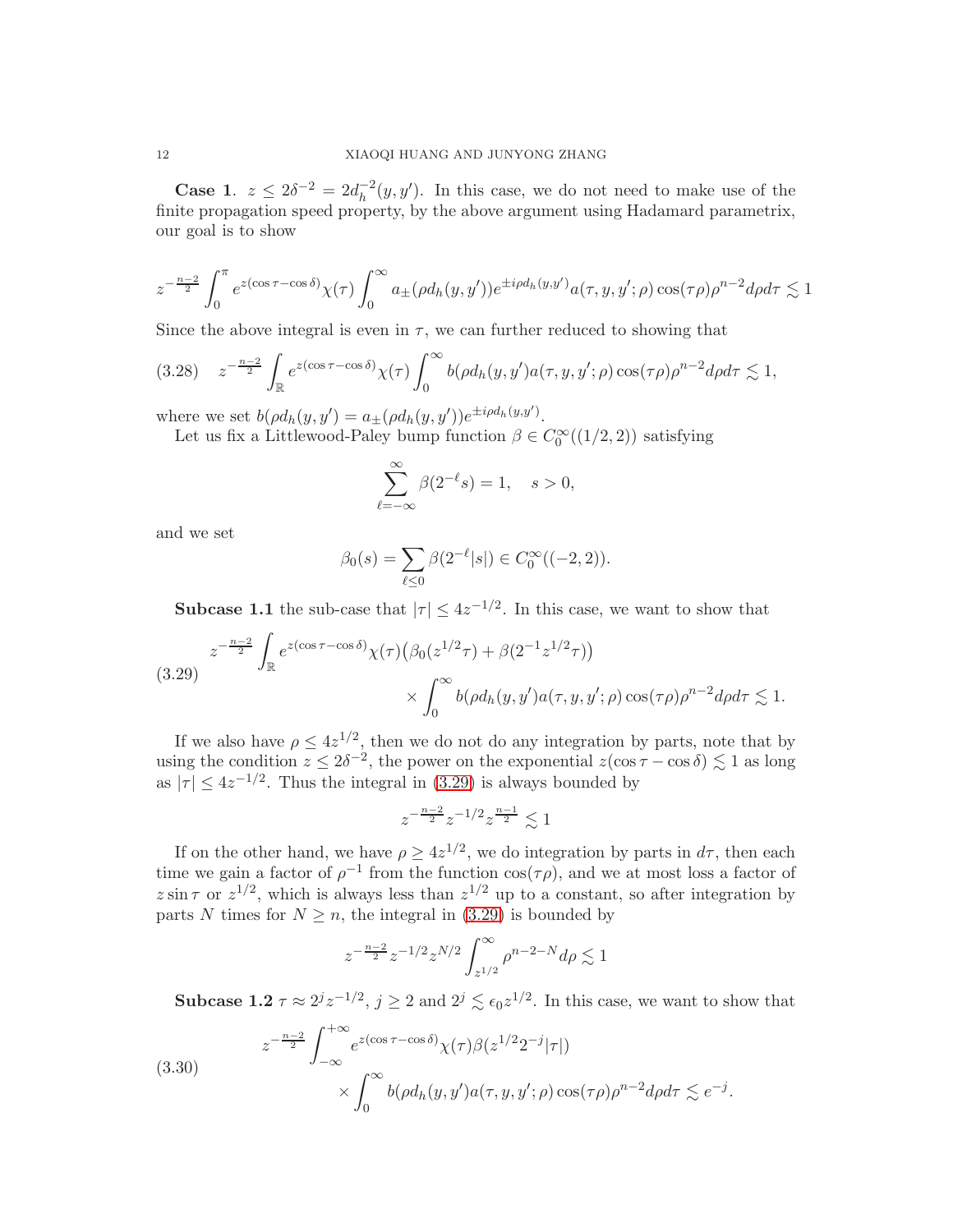which would give us desired bounds after summing over j. Since  $\tau \approx 2^{j}z^{-1/2}$  and  $z \leq 2d_h^{-2}$  $h^{-2}(y, y')$  imply that  $|\tau| \geq 2d_h(y, y')$ , it is straightforward to check that  $\cos \tau$  –  $\cos \delta \approx -\tau^2$  in this case, which implies

$$
e^{z(\cos \tau - \cos \delta)} \lesssim e^{-2^j}.
$$

Now we can repeat the previous argument, if in this case we have  $\rho \leq 2^{-j} z^{1/2}$ , then we do not do any integration by parts, the integral in [\(3.30\)](#page-11-1) is always bounded by

$$
z^{-\frac{n-2}{2}}z^{-1/2}2^j2^{-(n-1)j}z^{\frac{n-1}{2}}e^{-2^j}\lesssim e^{-j}
$$

If on the other hand, we have  $\rho \geq 2^{-j}z^{1/2}$ , we do integration by parts in  $d\tau$ , then each time we gain a factor of  $\rho^{-1}$  from the function  $\cos(\tau \rho)$ , and we at most loss a factor of  $z \sin \tau \lesssim 2^{j} z^{1/2}$ , so after integration by parts N times for  $N \geq n$ , the integral in [\(3.30\)](#page-11-1) is bounded by

$$
e^{-2^j}z^{-\frac{n-2}{2}}z^{-1/2}2^jz^{Nz/2}2^{Nj}\int_{2^{-j}z^{1/2}}^{\infty}\rho^{n-2-N}d\rho\lesssim e^{-j}
$$

**Case 2.**  $z \geq 2\delta^{-2} = 2d_h^{-2}$  $h^{-2}(y, y')$ . In this case, we need to make use of the finite propagation speed property, in order to avoid the blow up of the function  $e^{z(\cos \tau - \cos \delta)}$ when  $\tau$  is close to 0. We choose a smooth cut off function  $\eta(\tau) = \beta_0(z\delta|\tau - \delta|) +$  $\sum_{\ell \geq 1} \beta(z\delta 2^{-\ell}(\tau - \delta)).$  It is easy to see that supp  $\eta \subset (\delta - 2(z\delta)^{-1}, +\infty)$  which is a subset of  $(0, \infty)$  since  $(z\delta)^{-1} < \delta/2$  in our case. Also note that  $\eta(\tau) \equiv 1, \ \forall \tau \geq \delta$ , by using the finite propagation speed property of  $cos(\tau P)$  and Hadamard parametrix as above, we are reduced to show that

$$
z^{-\frac{n-2}{2}} \int_0^{\pi} e^{z(\cos \tau - \cos \delta)} \chi(\tau) \eta(\tau) \int_0^{\infty} b(\rho d_h(y, y')) a(\tau, y, y'; \rho) \cos(\tau \rho) \rho^{n-2} d\rho d\tau \lesssim 1
$$

Subcase 2.1  $|\tau-\delta|\leq (z\delta)^{-1} < \frac{\delta}{2}$  $\frac{0}{2}$ . In this case, we want to show that

<span id="page-12-0"></span>(3.31) 
$$
z^{-\frac{n-2}{2}} \int_0^{\pi} e^{z(\cos \tau - \cos \delta)} \chi(\tau) \beta_0(z\delta|\tau - \delta|)
$$

$$
\times \int_0^{\infty} b(\rho d_h(y, y')) a(\tau, y, y'; \rho) \cos(\tau \rho) \rho^{n-2} d\rho d\tau \lesssim 1.
$$

If we also have  $\rho \leq z\delta$ , then we do not do any integration by parts, note that since in this case  $\tau \approx \delta$ , we have  $\cos \tau - \cos \delta = 2 \sin(\frac{\delta + \tau}{2}) \sin(\frac{\delta - \tau}{2}) \approx \delta(\delta - \tau)$ , the power on the exponential  $z(\cos \tau - \cos \delta) \lesssim 1$  as long as  $|\tau - \delta| \leq (z\delta)^{-1}$ . Thus the integral in [\(3.31\)](#page-12-0) is always bounded by

$$
z^{-\frac{n-2}{2}}(z\delta)^{-1}(z\delta)^{\frac{n-2}{2}+1}\delta^{-\frac{n-2}{2}} \lesssim 1,
$$

where we used the fact that  $b(\rho d_h(y, y')) \leq C(\rho \delta)^{-\frac{n-2}{2}}$ .

If on the other hand, we have  $\rho \geq z\delta$ , we do integration by parts in  $d\tau$ , then each time we gain a factor of  $\rho^{-1}$  from the function  $\cos(\tau \rho)$ , and we at most loss a factor of  $z \sin \tau \lesssim z\delta$ , , so after integration by parts N times for  $N \ge n$ , the integral in [\(3.31\)](#page-12-0) is bounded by

$$
z^{-\frac{n-2}{2}}(z\delta)^{-1}(z\delta)^{N/2} \int_{z\delta}^{\infty} \rho^{\frac{n-2}{2}-N} \delta^{-\frac{n-2}{2}} d\rho \lesssim 1
$$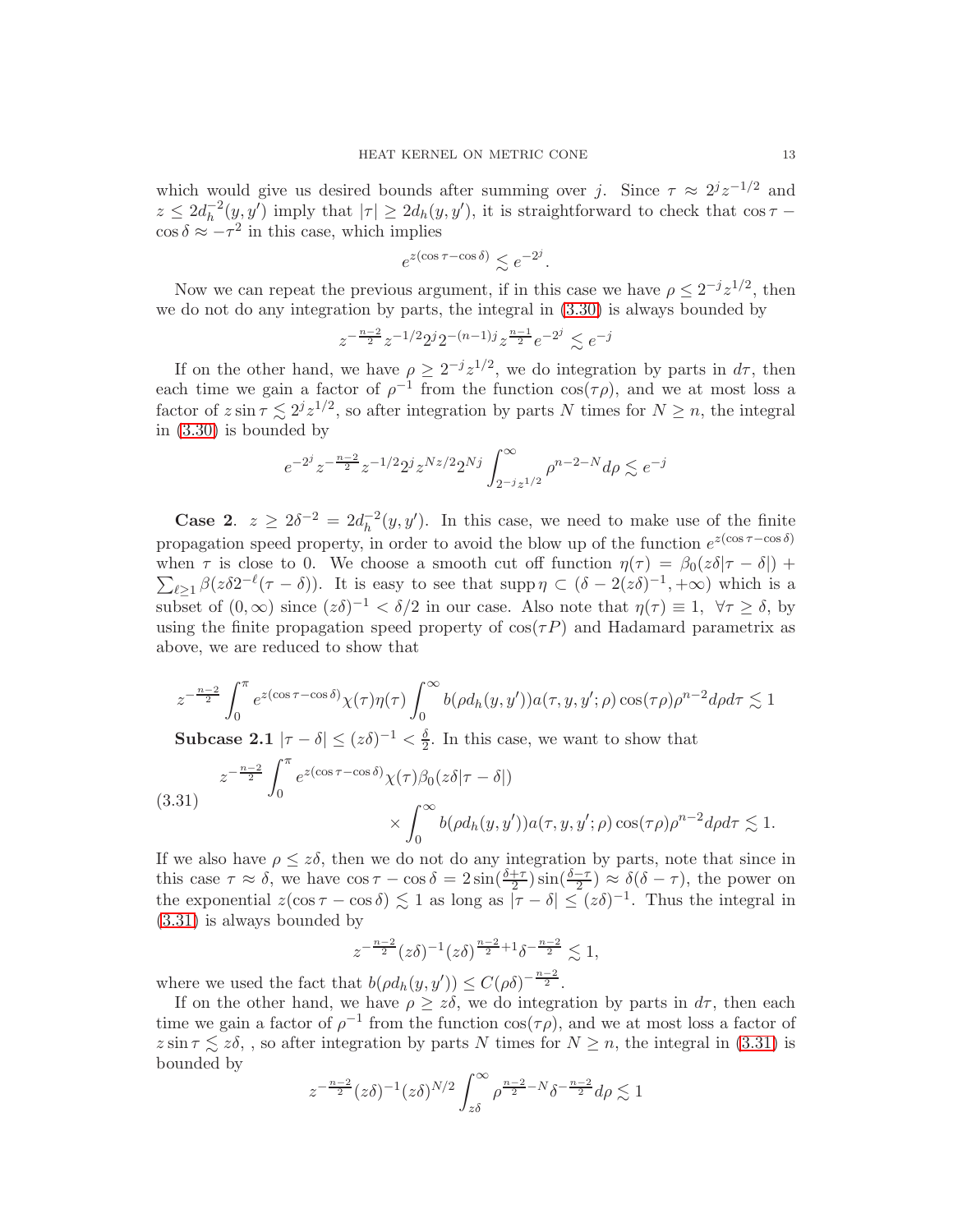Subcase 2.2  $\tau - \delta \approx 2^{j}(z\delta)^{-1}$ ,  $j \ge 1$  and  $2^{j} \le \epsilon_0 z \delta$ . In this case, we want to show that

<span id="page-13-0"></span>(3.32)  

$$
z^{-\frac{n-2}{2}} \int_{-\infty}^{+\infty} e^{z(\cos \tau - \cos \delta)} \chi(\tau) \beta(z \delta 2^{-j} (\tau - \delta))
$$

$$
\times \int_{0}^{\infty} b(\rho d_h(y, y')) a(\tau, y, y'; \rho) \cos(\tau \rho) \rho^{n-2} d\rho d\tau \lesssim e^{-j}.
$$

which would give us desired bounds after summing over  $j$ . In this case, it is straightforward to check that  $z(\cos \tau - \cos \delta) = 2z \sin(\frac{\delta + \tau}{2}) \sin(\frac{\delta - \tau}{2}) \lesssim -2^j$  in this case, which implies

$$
e^{z(\cos\tau-\cos\delta)}\lesssim e^{-2^j}
$$

.

Now we can repeat the previous argument. To begin with, we shall further assume that

(i)  $\tau \leq 2\delta$ , in other words  $2^j(z\delta)^{-1} \lesssim \delta$ .

In this case, if we have  $\rho \leq 2^{-j}z\delta$ , then we do not do any integration by parts, the integral in [\(3.32\)](#page-13-0) is always bounded by

$$
z^{-\frac{n-2}{2}}2^j(z\delta)^{-1}(2^{-j}z\delta)^{\frac{n-2}{2}+1}\delta^{-\frac{n-2}{2}}e^{-2^j}\lesssim e^{-j}
$$

On the other hand, if we have  $\rho \geq 2^{-j}z\delta$ , we do integration by parts in  $d\tau$ , then each time we gain a factor of  $\rho^{-1}$  from the function  $\cos(\tau \rho)$ , and we at most loss a factor of  $z \sin \tau \lesssim z\delta$ , so after integration by parts N times for  $N \geq n$ , the integral in [\(3.32\)](#page-13-0) is bounded by

$$
e^{-2^{j}}z^{-\frac{n-2}{2}}2^{j}(z\delta)^{-1}(z\delta)^{N/2}\int_{2^{-j}z\delta}^{\infty}\rho^{\frac{n-2}{2}-N}\delta^{-\frac{n-2}{2}}d\rho \lesssim e^{-j}
$$

(ii)  $\tau \geq 2\delta$ , in other words  $2^{j}(z\delta)^{-1} \gtrsim \delta$ .

In this case, if we have  $\rho \leq \delta^{-1}2^j \approx z\tau$ , then we do not do any integration by parts, the integral in [\(3.32\)](#page-13-0) is always bounded by

$$
z^{-\frac{n-2}{2}} 2^{j} (z\delta)^{-1} (\delta^{-1} 2^j)^{\frac{n-2}{2}+1} \delta^{-\frac{n-2}{2}} e^{-2^j} \lesssim e^{-j},
$$

where we used the fact that  $z^{-n/2}\delta^{-n} \lesssim 1$ .

On the other hand, if we have  $\rho \geq \delta^{-1}2^j$ , we do integration by parts in  $d\tau$ , then each time we gain a factor of  $\rho^{-1}$  from the function  $\cos(\tau \rho)$ , and we at most loss a factor of  $z \sin \tau \lesssim \delta^{-1} 2^{j}$  or  $z \delta 2^{-j} \lesssim \delta^{-1}$ , so after integration by parts N times for  $N \geq n$ , the integral in [\(3.32\)](#page-13-0) is bounded by

$$
e^{-2^{j}} z^{-\frac{n-2}{2}} 2^{j} (z\delta)^{-1} (\delta^{-1} 2^{j})^{N/2} \int_{2^{j}\delta^{-1}}^{\infty} \rho^{\frac{n-2}{2} - N} \delta^{-\frac{n-2}{2}} d\rho \lesssim e^{-j}.
$$

**Step 2:** we consider the case  $\frac{1}{2}\epsilon_0 \leq \delta \leq \pi$ . In this case, it is more easier than the above step. Indeed, we do not need the cut function  $\chi$  and we modify the above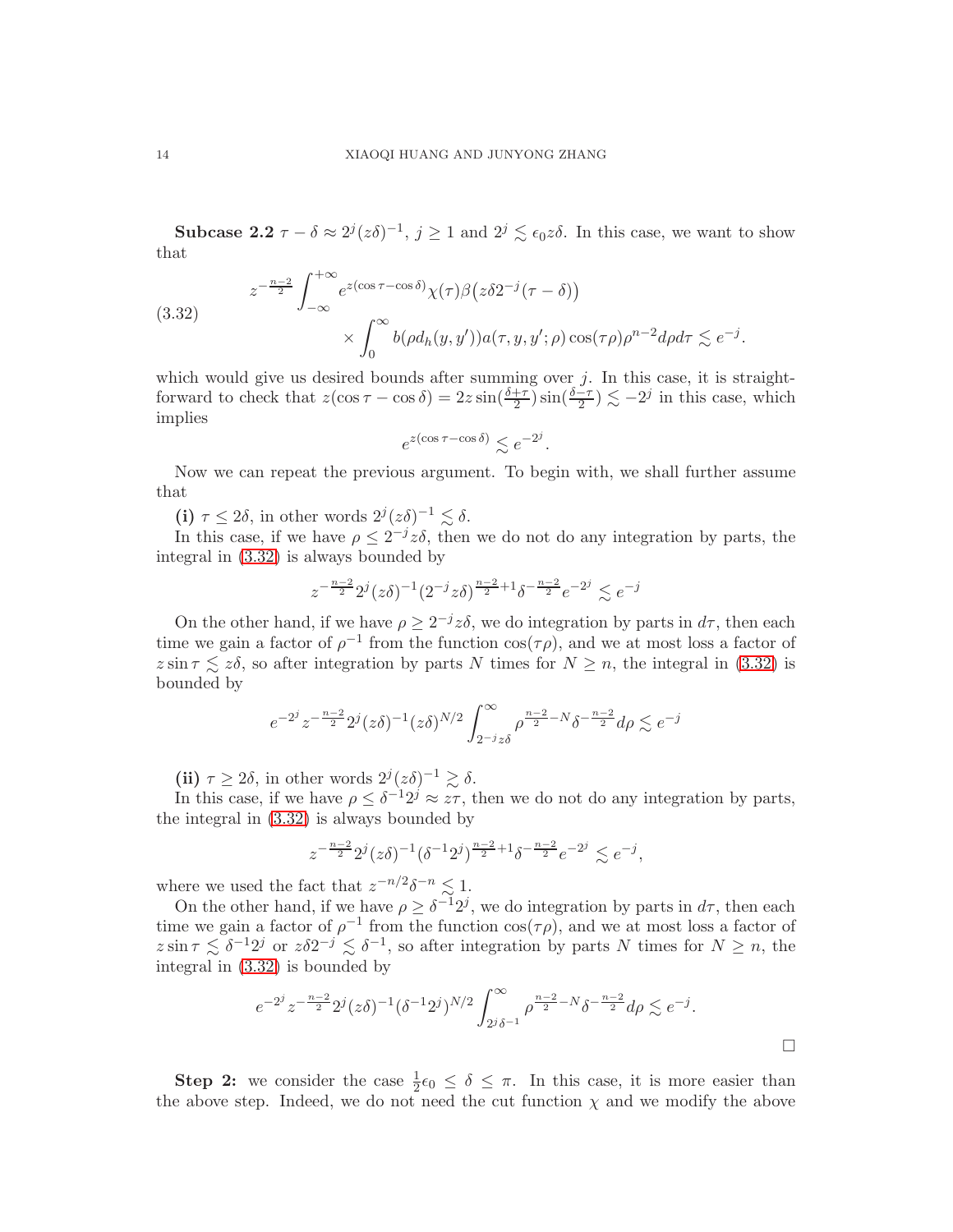argument. By integration by parts and arguing as Lemma [3.2,](#page-6-2) for fixed  $0 \le \delta \le \pi$  and  $m \geq 0$ , we compute that

$$
(3.33)
$$

$$
e^{-z\cos\delta}I_{\mu}(z) = \frac{1}{\pi} \int_0^{\pi} e^{z(\cos\tau - \cos\delta)} \cos(\mu\tau) d\tau - \frac{\sin(\mu\pi)}{\pi} \int_0^{\infty} e^{-z(\cosh\tau + \cos\delta)} e^{-\tau\mu} d\tau
$$
  

$$
= \frac{(-1)^m}{\pi} \int_0^{\pi} \left(\frac{\partial}{\partial\tau}\right)^{2m-1} \left(e^{z(\cos\tau - \cos\delta)}\right) \frac{\sin(\mu\tau)}{\mu^{2m-1}} d\tau
$$
  

$$
- \frac{\sin(\mu\pi)}{\pi} \int_0^{\infty} \left(\frac{\partial}{\partial\tau}\right)^{2m-1} \left(e^{-z(\cosh\tau + \cos\delta)}\right) \frac{e^{-\tau\mu}}{\mu^{2m-1}} d\tau
$$
  

$$
= \frac{(-1)^m}{\pi} \int_0^{\pi} \left(\frac{\partial}{\partial\tau}\right)^{2m} \left(e^{z(\cos\tau - \cos\delta)}\right) \frac{\cos(\mu\tau)}{\mu^{2m}} d\tau
$$
  

$$
- \frac{\sin(\mu\pi)}{\pi} \int_0^{\infty} \left(\frac{\partial}{\partial\tau}\right)^{2m} \left(e^{-z(\cosh\tau + \cos\delta)}\right) \frac{e^{-\tau\mu}}{\mu^{2m}} d\tau.
$$

By the finite speed of propagation and similar argument as above, it suffices to prove **Lemma 3.4.** For  $\frac{1}{2} \epsilon_0 \leq \delta \leq \pi$  and  $z \geq 1$ , there exists a constant N such that

<span id="page-14-0"></span>(3.34)  

$$
\left| z^{-\frac{n-2}{2}} \sum_{k \in \mathbb{N}} \varphi_k(y) \overline{\varphi_k(y')} \mu_k^{-2m} \left( \int_{\delta}^{\pi} \left( \frac{\partial}{\partial \tau} \right)^{2m} \left( e^{z(\cos \tau - \cos \delta)} \right) \cos(\tau \mu_k) d\tau \right. \\ \left. - \sin(\pi \mu_k) \int_0^{\infty} \left( \frac{\partial}{\partial \tau} \right)^{2m} \left( e^{-z(\cosh \tau + \cos \delta)} \right) e^{-\tau \mu_k} d\tau \right) \right| \lesssim z^N.
$$

*Proof.* Notice that  $z \geq 1$ , we further obtain

(3.35) 
$$
\left| \left( \frac{\partial}{\partial \tau} \right)^{2m} \left( e^{-z(\cos \delta - \cos \tau)} \right) \right| \leq C e^{-z(\cos \delta - \cos \tau)} z^{2m},
$$

and

(3.36) 
$$
\left| \left( \frac{\partial}{\partial \tau} \right)^{2m} \left( e^{-z(\cos \delta + \cosh \tau)} \right) \right| \leq C e^{-z(\cos \delta + \frac{1}{2} \cosh \tau)} z^{2m}.
$$

Therefore, by  $(3.6)$ , we show that the LHS of  $(3.34)$  is bounded by

$$
(3.37) \ z^{2m - \frac{n-2}{2}} \sum_{k \in \mathbb{N}} (1+k)^{\frac{n-2}{n-1}} \mu_k^{-2m} \Big( \int_{\delta}^{\pi} e^{-z(\cos \delta - \cos \tau)} d\tau + e^{-z \cos \delta} \int_0^{\infty} e^{-\frac{z}{2} \cosh \tau} d\tau \Big).
$$

Note  $\mu_k = \sqrt{\lambda_k} \sim (1 + k)^{\frac{1}{n-1}}$  again, we choose m large enough to ensure that

$$
\sum_{k \in \mathbb{N}} (1+k)^{\frac{n-2}{n-1}} \mu_k^{-2m} \lesssim 1.
$$

Therefore, we obtain [\(3.34\)](#page-14-0) when  $\frac{1}{2} \epsilon_0 \leq \delta \leq \pi$  by choosing  $N = 2n - 3$ .

Step 3: We consider the last case that  $\delta > \pi$ . Arguing as above, to prove [\(3.1\)](#page-4-2), it suffices to prove

 $\Box$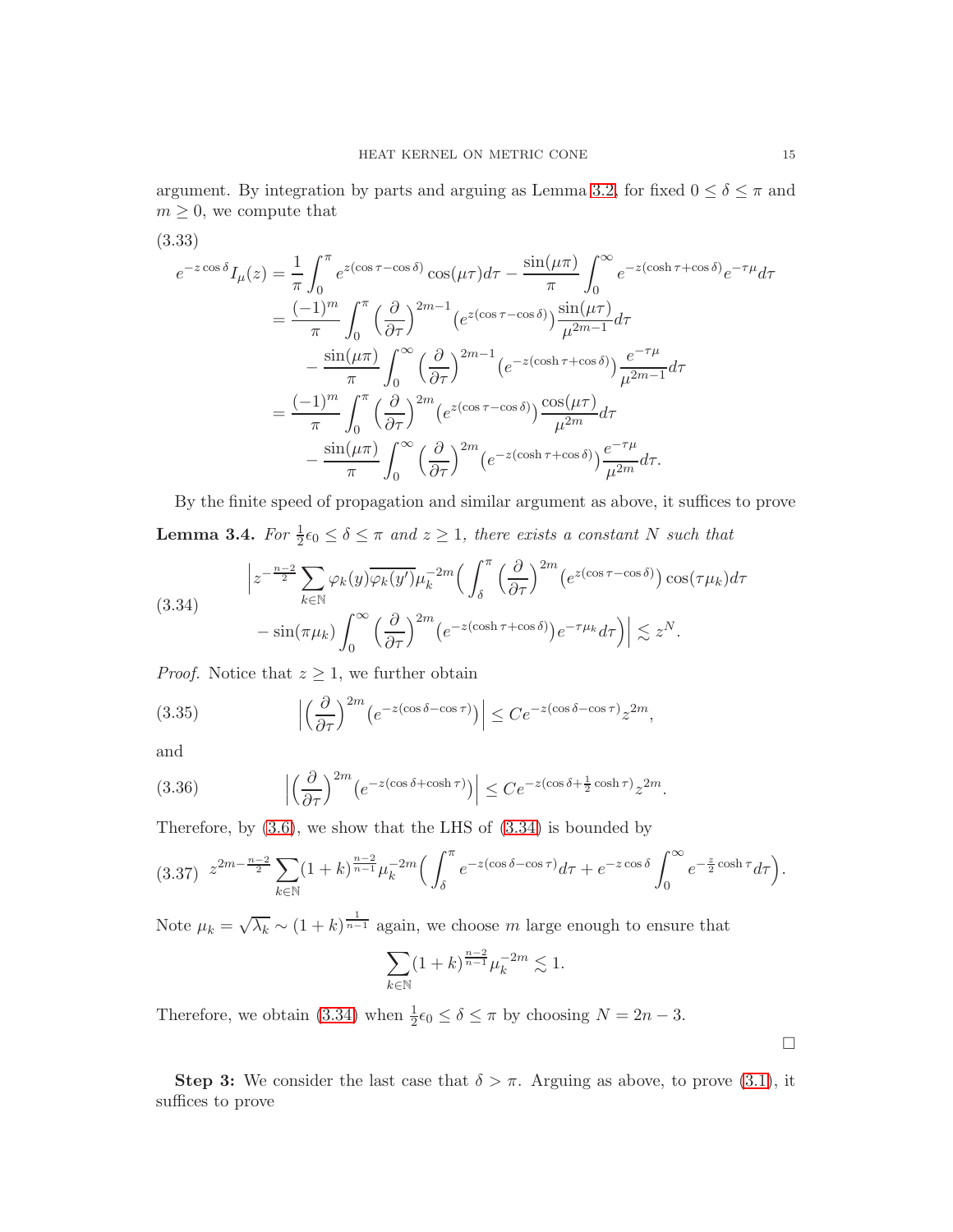**Lemma 3.5.** For  $\pi \leq \delta$  and  $z \geq 1$ , we have the estimate

<span id="page-15-18"></span>(3.38) 
$$
\left| z^{-\frac{n-2}{2}} \sum_{k \in \mathbb{N}} \varphi_k(y) \overline{\varphi_k(y')} \mu_k^{-2m} \left( \int_0^{\pi} \left( \frac{\partial}{\partial \tau} \right)^{2m} (e^{z(\cos \tau - 1)}) \cos(\tau \mu_k) d\tau \right. \\ \left. - \sin(\pi \mu_k) \int_0^{\infty} \left( \frac{\partial}{\partial \tau} \right)^{2m} (e^{-z(\cosh \tau + 1)}) e^{-\tau \mu_k} d\tau \right) \right| \lesssim e^{-z}.
$$

*Proof.* By the finite speed of propagation, the first term of  $(3.38)$  vanishes due to  $\delta > \pi$ . Arguing as before, it is easy to see

LHS of (3.38) 
$$
\lesssim z^{-\frac{n-2}{2}} z^{2m} e^{-\frac{5}{4}z} \sum_{k \in \mathbb{N}} (1+k)^{\frac{n-2}{n-1}} \mu_k^{-2m} \int_0^\infty e^{-\frac{z}{4} \cosh \tau} d\tau \le C_2 e^{-z}.
$$

We choose m large enough to ensure the summation converges, and the factor  $z^{2m}$  can be absorbed by  $e^{-\frac{z}{4}}$  $\frac{2}{4}$ .

### **REFERENCES**

- <span id="page-15-14"></span>[1] N. BURQ, F. PLANCHON, J. STALKER AND A. S. TAHVILDAR-ZADEH, Strichartz estimates for the wave and Schrödinger equations with the inverse-square potential, J. Funct. Anal., 203 (2003), 519-549. [4](#page-3-0)
- <span id="page-15-5"></span>[2] G. CARRON, Le saut en zéro de la fonction de décalage spectral, J. Funct. Anal., 212 (2004), 222-260. [1,](#page-0-1) [3](#page-2-0)
- <span id="page-15-4"></span>[3] T. COUHON AND H. LI, Estimations inférieures du noyau de la chaleur sur les variétés coniques et transform´ee de Riesz, Arch. Math. 83(2004) 229-242. [1](#page-0-1)
- <span id="page-15-16"></span>[4] T. COULHON AND A. SIKORA, Gaussian heat kernel upper bounds via the Phragmén-Lindelöf theorem. Proc. Lond. Math. Soc. (3), 96(2):507–544, 2008. [9](#page-8-1)
- <span id="page-15-0"></span>[5] J. Cheeger, On the spectral geometry of spaces with cone-like singularities, Proceedings of the National Academy of Sciences of the United States of America, 76(1979), 2103-2106. [1](#page-0-1)
- <span id="page-15-2"></span><span id="page-15-1"></span>[6] J. CHEEGER, Spectral geometry of singular Riemannian spaces, J. Diff. Geo. [1](#page-0-1)8(1983), 575-657. 1
- [7] J. Cheeger and M. Taylor, On the diffraction of waves by conical singularities, I, Comm. Pure Appl. Math., 35(1982), 275-331. [1,](#page-0-1) [3](#page-2-0)
- <span id="page-15-13"></span>[8] J. CHEEGER AND M. TAYLOR, On the diffraction of waves by conical singularities, II, Comm. Pure Appl. Math., 35(1982), 487-529. [3](#page-2-0)
- <span id="page-15-15"></span><span id="page-15-8"></span>[9] https://dlmf.nist.gov/10.32 [7](#page-6-3)
- [10] X. Gao, J. Zhang and J. Zheng, Restriction estimates in a conical singular space: wave equation, J. Fourier Anal and Appl. DOI : 10.1007/s00041-022-09941-7. [1](#page-0-1)
- <span id="page-15-11"></span>[11] A. Grigor'yan, Gaussian upper bounds for the heat kernel on arbitrary manifolds, J. Differ. Geom. 45(1997), 33-52. [2](#page-1-3)
- <span id="page-15-17"></span>[12] L. HÖRMANDER, The analysis of linear partial differential operators III: pseudo-differential operators. Berlin-Heidelberg 1985. [11](#page-10-0)
- <span id="page-15-6"></span>[13] A. HASSELL AND P. LIN, The Riesz transform for homogeneous Schrödinger operators on metric cones, Rev. Mat. Iberoamericana, 30(2014), 477-522. [1](#page-0-1)
- <span id="page-15-12"></span>[14] R. Killip, C. Miao, M. Visan, J. Zhang and J. Zheng, Sobolev spaces adapted to the Schrödinger operator with inverse-square potential, Math. Z. 288(2018), 1273-1298. [3](#page-2-0)
- [15] H. Li ,  $L^p$ -estimates for the wave equation on manifolds with conical singularities, Math. Z. 272 (2012), 551-575.
- <span id="page-15-7"></span><span id="page-15-3"></span>[16] H. Li, La transformation de Riesz sur les variétés coniques, J. Funct. Anal. [1](#page-0-1)68 (1999), 145-238. 1
- [17] H. Li, Estimations du noyau de la chaleur sur les variétés coniques et ses applications, Bull. Sci. math. 124(2000) 365-384. [1,](#page-0-1) [2](#page-1-3)
- <span id="page-15-9"></span>[18] V. Liskevich and Z. Sobol, Estimates of integral kernels for semigroups associated with second order elliptic operators with singular coefficients. Potential Anal. 18 (2003), 359–390. [2](#page-1-3)
- <span id="page-15-10"></span>[19] P. D. Milman and Yu. A. Semenov, Global heat kernel bounds via desingularizing weights. J. Funct. Anal. 212 (2004), 373–398. [2](#page-1-3)